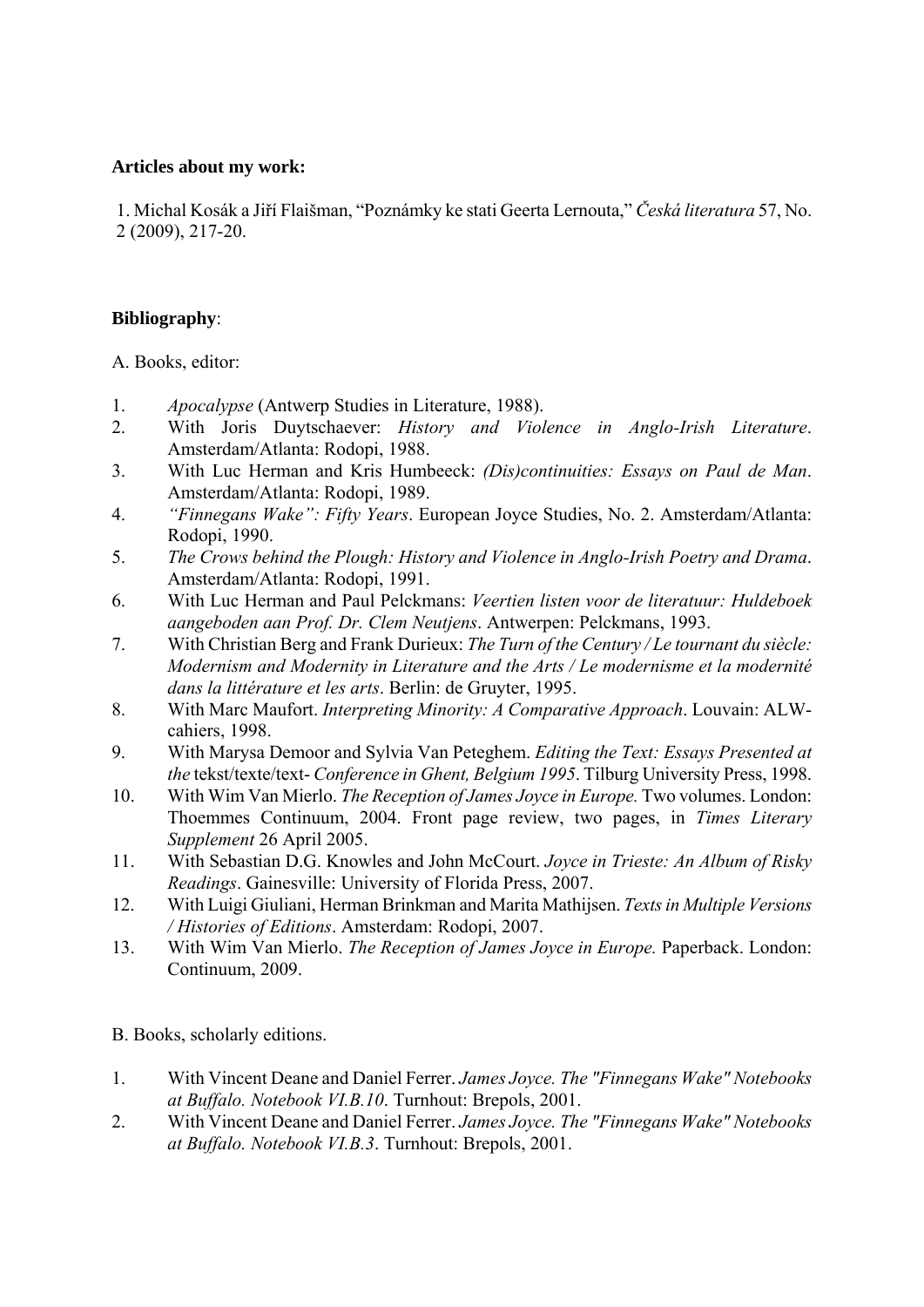- 3. With Vincent Deane and Daniel Ferrer. *James Joyce. The "Finnegans Wake" Notebooks at Buffalo. Notebook VI.B.29.* Turnhout: Brepols, 2001.
- 4. With Vincent Deane and Daniel Ferrer. *James Joyce. The "Finnegans Wake" Notebooks at Buffalo. Notebook VI.B.25.* Turnhout: Brepols, 2002.
- 5. With Vincent Deane and Daniel Ferrer. *James Joyce. The "Finnegans Wake" Notebooks at Buffalo. Notebook VI.B.6.* Turnhout: Brepols, 2002.
- 6. With Vincent Deane and Daniel Ferrer. *James Joyce. The "Finnegans Wake" Notebooks at Buffalo. Notebook VI.B.14.* Turnhout: Brepols, 2002.
- 7. With Vincent Deane and Daniel Ferrer. *James Joyce. The "Finnegans Wake" Notebooks at Buffalo. Notebook VI.B.33.* Turnhout: Brepols, 2003.
- Notebooks at Buffalo. Notebook VI.B.16. Turnhout: Brepols, 2003. 8. With Vincent Deane and Daniel Ferrer. *James Joyce. The "Finnegans Wake"*
- 9. With Vincent Deane and Daniel Ferrer. *James Joyce. The "Finnegans Wake" Notebooks at Buffalo. Notebook VI.B.1.* Turnhout: Brepols, 2003.
- 10. WithVincent Deane and Daniel Ferrer. *James Joyce. The "Finnegans Wake" Notebooks at Buffalo. Notebook VI.B.32.* Turnhout: Brepols, 2004.
- 11. With Vincent Deane and Daniel Ferrer. *James Joyce. The "Finnegans Wake" Notebooks at Buffalo. Notebook VI.B.5.* Turnhout: Brepols, 2004.
- 2. With Vincent Deane and Daniel Ferrer. *James Joyce. The "Finnegans Wake" at Buffalo. Notebook VI.B.47.* Turnhout: Brepols, 2004. *Notebooks*   $12<sup>12</sup>$

C. Books, author:

- 1. *A Ship of Leaves*, Twelve Poems by Hans Lodeizen; selected, translated and introduced by Geert Lernout. Toronto: Aliquando Press, 1982.
- 2. *The French Joyce*. Ann Arbor: University of Michigan Press, 1990.
- 3. *The French Joyce*. Ann Arbor: University of Michigan Press, 1992. Paperback.
- 4. *hinker: Hölderlin in France*. Columbia: Camden House, 1994. *The Poet as T*
- 5. *Exiles/Ballingen*. Dutch translation of James Joyce's play and introduction. Leuven: Acco, 1994.
- 6. *Joyce: Schrijver*. Leuven: Kritak, 1994. *James*
- 7. Schrijven over literatuur: gids voor studenten en andere schrijvers. Leuven: Acco, 1999.
- 8. *Gelukkige Dagen*. Nederlandse vertaling van Samuel Becketts *Happy Days*. Antwerpen: Theater Zuidpool, 2000.
- 9. Iets Anders: De Goldberg Variaties van Bach. Leuven: Van Halewyck, 2001.
- 10. *James Joyce: Een introductie*. Amsterdam: Athenaeum-Polak & Van Gennep, 2002 *Joyce: Schrijver*. (herwerkte versie van *James*
- 11. *Een beknopte geschiedenis van het boek*. Amsterdam/Antwerpen: Meulenhof/Manteau, 2004.
- 12. *James Joyce Reader*. Dublin: The National Library of Ireland. Joyce Studies 2004.
- 13. Als God Spreekt: Bijbel, Koran en Book of Mormon. Leuven: Van Halewyck, 2006.
- 2007. Meulenhoff/Manteau, 14. *In den beginne: Van Adam en Eva tot Intelligent Design*. Amsterdam/Antwerpen:
- 5. With Marnix Beyen. *Schrijf het zelf: academisch schrijven voor cultuurwetenschappers*. 15. Leuven: Acco, 2009.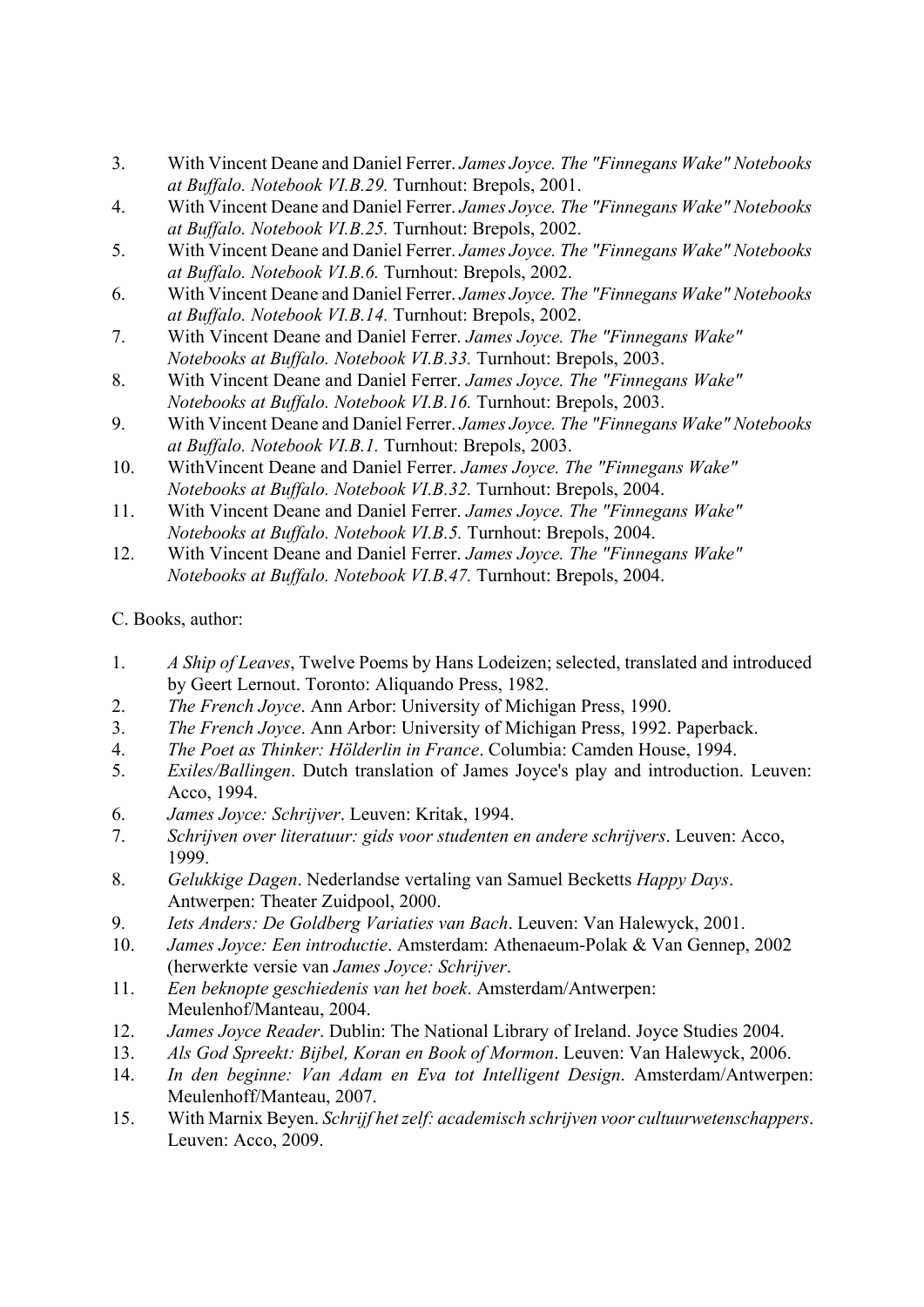- D. Scholarly articles in books and journals:
- 1. "Finnewahaha," *Restant* VIII, 1 (1979-1980), 107-122.
- 2. "Vestitor meus fortunatus est," *Restant* VIII, 2 (1980), 221-226.
- 3. *ahiers du centre d'études irlandaises* 5 "George Moore: Wagnerian and Symbolist," *C* (1980), 55-70.
- 4. "Thomas Kinsella's 'Nightwalker': an intertextual reading," *Handelingen van het XXXIIIste Vlaams Filologencongres*, 199-200.
- 5. "A Skyerscape of Most Eyeful Hoyth Entowerly," *Kruispunt* 58 (1982), 114-142.
- 6. "Heute, heute willst du mit mir im Paradies," in Luk De Vos and Mark Moens (eds.), *Nieuw Rechts* (Antwerpen: Exa, 1984), 98-120.
- 7. "Preface," in Luk De Vos (ed.), *The Suture of the Future* (Antwerp: Exa, 1985).
- 8. "Twenty-Five Years of Solitude," *Canadian Literature* No. 104 (Spring 1985), 52-66.
- 9. **in Finnegans Wake**," *James Joyce Quarterly* 23, 1 (1985), 45-66.
- 10. "Alibi: An Exercise in Post-Modernism," in Theo L. D'Haen and August J. Fry (eds.), *Commonwealth Literature - Mostly Canadian* (Amsterdam: Free University Press, 1986), 23-34.
- 0. *met Bakthin. De Uitdaging van het Vreemde Woord*, ALW-Cahier, No. 4 (1986), 9-2 11. "Bakhtins Kritiek op het Russisch Formalisme," in Hendrik van Gorp (ed.), *Dialogeren*
- 12. "De Kritiek van Paul de Man," *Spiegel der Letteren* 28, No. 4 (1986), 260-72.
- 13. "John Banville: Looking for Pure Visions," *Graph*, 1, No. 1 (1986), 19-24.
- 14 "Gabler's Ulysses," *Revue belge de philologie et d'histoire* 64, No. 3 (1986), 650-7.
- 15. "Hélène Cixous's *L'Exil de James Joyce*, a Retrospective Review," James Joyce *Broadsheet*, No. 20 (1986), 3.
- 4, No. 3 (1986), 532-8. *philologie et d'histoire* 6 16. "Creation-Science in Jack Hodgins's *The Invention of the World*," *Revue belge de*
- 17. "Intertextualiteit als programma," *Spiegel der Letteren* 29, No. 1-2 (1987), 33-42.
- 18. "Heiderrida," in Philip Buyck and Kris Humbeeck (eds.), *De/Constructie*. (Antwerpen: Restant, 1987), 47-58.
- 19. "God Bless Your Ginger," *A Finnegans Wake Circular* 3 (1987), 1-6.
- 20. **"Banville, Kepler en de geschiedenis," in P. Pelckmans (ed.), De Nieuwe Historische** *Roman* (Leuven: Acco, 1988), 123-35.
- 21. "De Boot is vol. Enzensberger en de apocalypse" in Lernout (ed.), *Apocalypse* (Antwerp: "Antwerp Studies in Literature, 1988), 69-9X.
- 22. "John Banville," in *Post-War Literatures in English: A Lexicon of Contemporary Authors*, 12 pp.
- 23. "Heidegger en politiek: de literatuur," *Restant* 16, No. 2 (1988), 93-122.
- 24. (Syracuse: University of Syracuse Press, 1988), 195-203. "Joyce or Lacan," in Bernard Benstock (ed.) *James Joyce: The Augmented Ninth*,
- Lernout (eds.) History and Violence in Anglo-Irish Literature (Amsterdam/Atlanta: 25. "Banville and Being: *The Newton Letter* and History," in Joris Duytschaever and Geert Rodopi, 1988), 67-77.
- 26. **Fiction in Canada," in Theo D'Haen and Hans Bertens (eds.),** *Postmodern* in Theo D'Haen and Hans Bertens (eds.), *Postmodern Fiction in Europe and the Americas* (Amsterdam: Rodopi, 1988), 127-141.
- 27. "Singing Walking Gent: Sims Reeves in VI.B.13," *A Finnegans Wake Circular* 3 (Spring 1988), 43-52.
- 28. [with Vincent Deane] "Two VI.B.13 Indexes," *" Finnegans Wake Circular* (Winter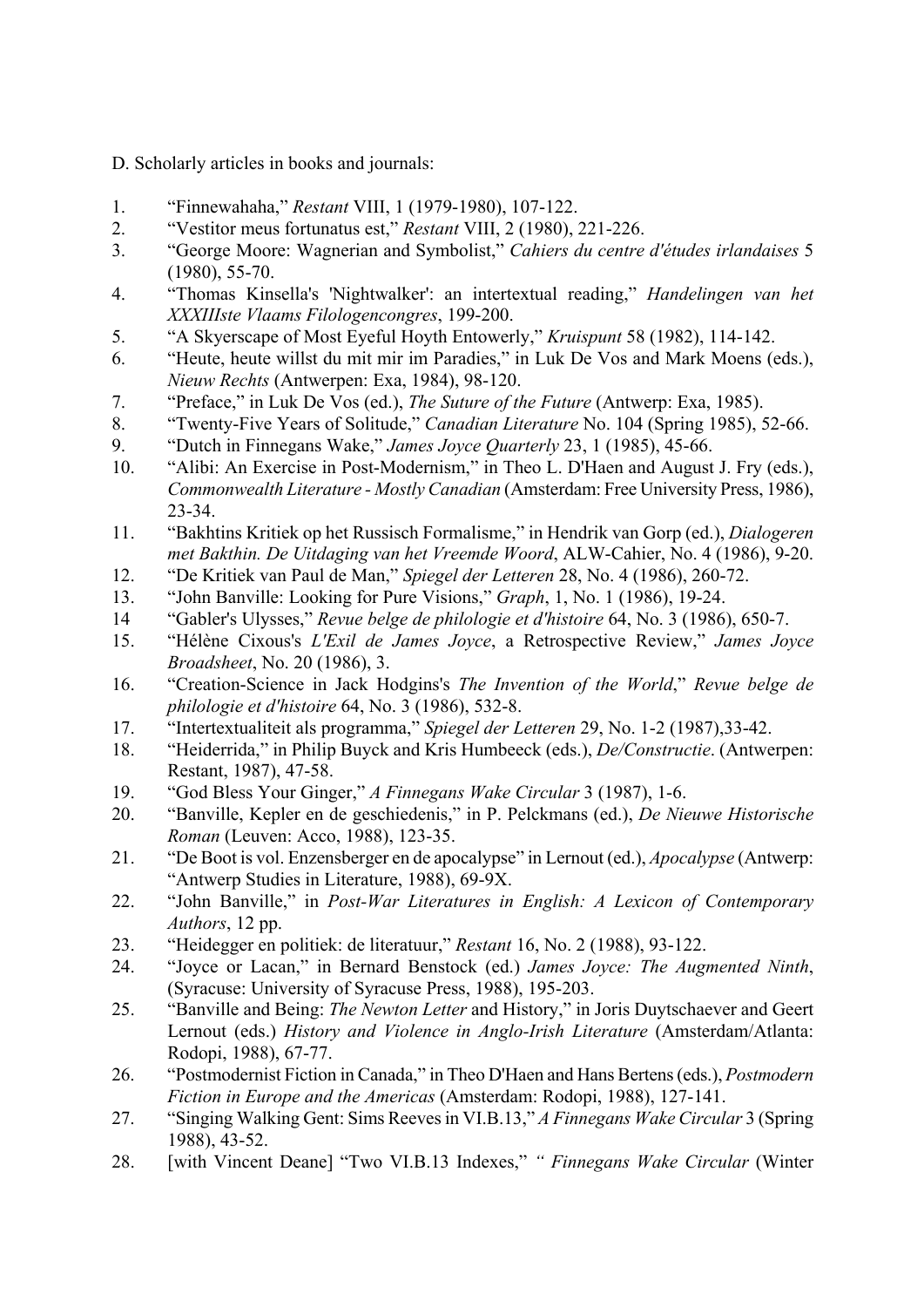1988), 21-31.

- 29. "The Dantean Paradigm: Thomas Kinsella and Seamus Heaney," in C.C.Barfoot and (Amsterdam/Atlanta: Rodopi, 1989), 248-64. Theo D'Haen (eds.), *The Clash of Ireland: Literary Contrasts and Connections*
- 30. "Twenty-Five Years of the *James Joyce Quarterly*," *James Joyce Broadsheet*, No. 28 (1989), 3.
- 31. *Physicarry English: A Lexicon of Contemporary 31. <b>Physical Hotal A Lexicon of Contemporary 31. Authors*, 11 pp.
- 32. "The *Tertium Comparationis* is the Message: Mediation and European Joyce Studies," in Christine van Boheemen (ed.) *Joyce, Modernity, and its Mediation*. European Joyce Studies, No. 1 (1989), 177-88.
- 33. "*Finnegans Wake*: The Limits of Interpretation," in Pierre Michel and Eric Lee (eds.), *Papers: 1987-1988* (Liège: Département d'anglais, 1989), 57-66.
- 34. K. Humbeeck and G. Lernout (eds.) *(Dis)continuities: Essays on Paul de Man* With Luc Herman and Kris Humbeeck, AIntroduction: (Dis)continuities," in L. Herman, (Amsterdam/Atlanta: Rodopi, 1989), 11-25.
- 35. **Confamiliar Voices in Ondaatje's First Two Novels," in Jeanne Delbaere (ed.)** *Multiple* 02. *the Brussels Centre for Canadian Studies* (Sydney: Dangaroo Press, 1990), 91-1 *Voices: Recent Canadian Fiction, Proceedings of the IVth International Symposium of*
- 36. "Postmodernism: the case of Berlin," in Theo D'haen and Hans Bertens (eds.) *History and Post-War Writing* (Amsterdam/Atlanta: Rodopi, 1990), 89-105.
- 37. "The Real `Scandal of *Ulysses*," in *Netherlands Society for English Studies* 2, No. 2 (1992), 34-35. Reprinted in: *The European English Messenger* 2, 1 (1993), 47.
- Bertens (eds.) Postmodern Fiction in Canada (Amsterdam/Atlanta: Rodopi, 1992), 67-38. "Postmodernism and the Canadian Condition Canadienne," in Theo D'haen and Hans 74.
- 39. "Derek Walcott's *Omeros*: The Isle is Full of Voices," *Kunapipi* 14, 2 (1992), 90, 123.
- 40. *ationaal Biografisch Woordenboek* Volume 14 (Brussels: Koninklijke "Paul de Man," *N* Academiën van België, 1992), 457-462.
- 41. "Reception Theory," in Michael Groden and Martin Kreiswirth, eds. *The Johns Hopkins Guide to Literary Theory and Criticism* (Baltimore: The Johns Hopkins University Press, 1994), 610-611.
- 42. "*Woman the Inspirer*," *A AFinnegans Wake" Circular* 6 (1990-1991) [1994], 1-11.
- 43. *in de moderne*  "De mythe en de mottenvanger," in Raymond Vervliet, ed. *De mythe* Literatuurwetenschap, 1994), ALW-Cahier No. 13, 79-92. *literatuur* (Antwerpen: Vlaamse Vereniging voor Algemene en Vergelijkende
- *le, Beckett is Joyce* (Edinburgh: Split Pea Press, 1994), 21-27. *Princip* 44. "James Joyce and Fritz Mauthner and Samuel Beckett" in Friedhelm Rathjen, ed. *In*
- 45. "Adam Zameenzad," in *Post-War Literatures in English: A Lexicon of Contemporary Authors* (1994), 12 pp.
- 46. "*Finnegans Wake*: Het evangelie volgens Sint James Joyce," in *Bzzlletin* No. 219 (1994), 79-85.
- 47. "Time and the Wakean Person". *European Joyce Studies*, vol. 4, ed. by Andrew Treip (Amsterdam: Rodopi, 1994), 119-126.
- 48. With Inge Landuyt. "Joyce's Sources: *Les grands fleuves historiques*." *Joyce Studies Annual* (1995), 99-138.
- 49. "The *Finnegans Wake* notebooks and Radical Philology." *European Joyce Studies*, vol. 4,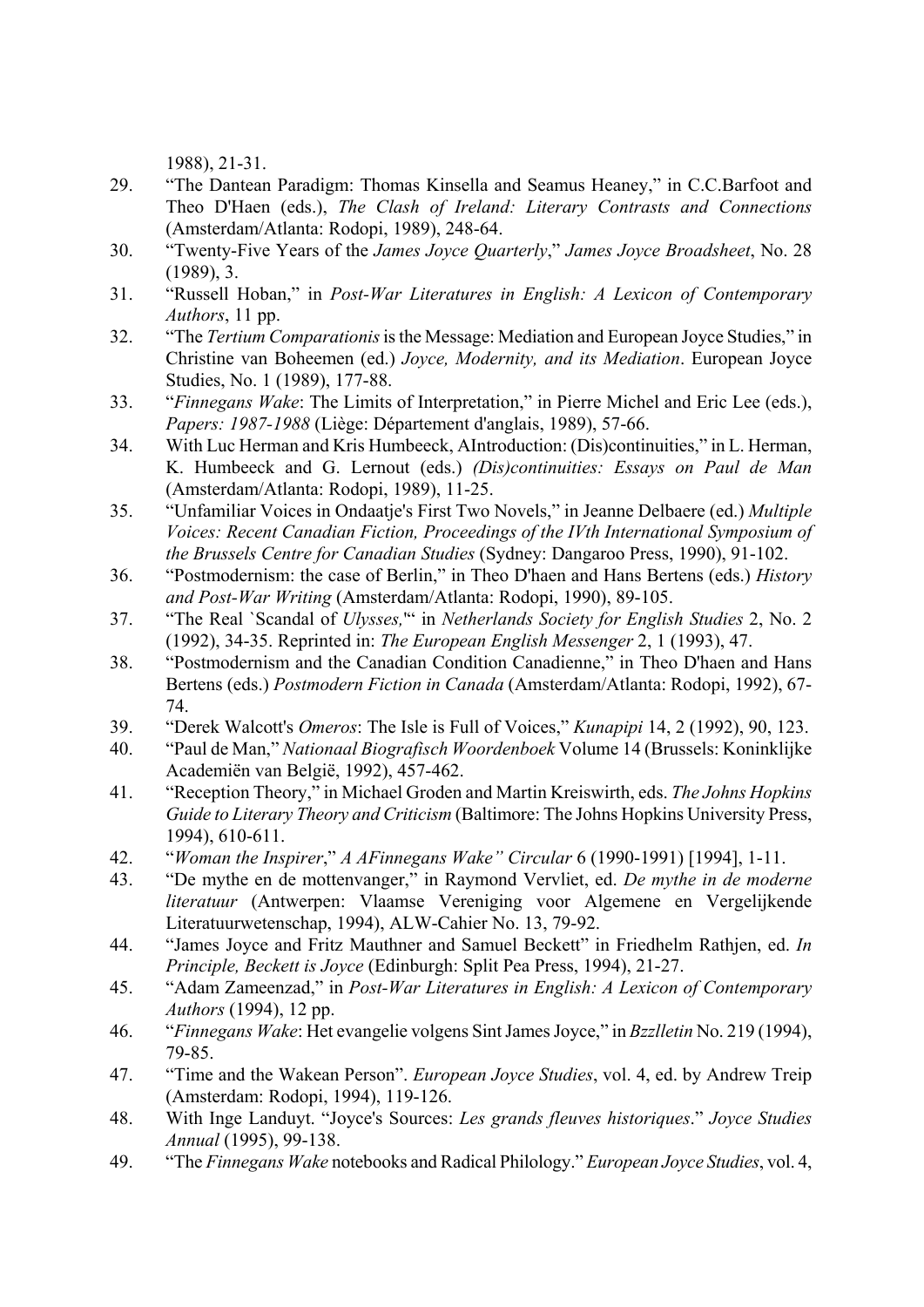ed. by David Hayman and Sam Slote (Amsterdam: Rodopi, 1995), 19-48.

- 50. "Richard Powers." In: *Post-War Literatures in English: A Lexicon of Contemporary Authors* (1995), 17 pp.
- 51. "What Shall We Do With The Shrunken Tailor?' Salman Rushdie's Intertextuality." In Hena Maes-Jelinek, Gordon Collier, Geoffrey V. Davis, eds. *A Talent(ed) Digger: Creations, Cameos, and Essays in honour of Anna Rutherford* (Amsterdam: Rodopi, 1996), 319-323.
- 52. **ing Proposal:** *Work in Progress* and *Finnegans Wake*," in *Papers on Joyce* No. 2 (1996), 35-40.
- Studies in a Changing World. In Honor of Douwe Fokkema (Amsterdam: John 53. "Against Interpretation: Hermeneutics and Empirical Studies." In Harald Hendrix, Joost Kloek, Sophie Levie and Will van Peer, eds. *The Search for a New Alphabet: Literary*  Benjamins, 1996), 140-144.
- 54. "La critique textuelle anglo-américaine: une étude de cas." Genesis No. 9 (1996), 45-65.
- Postmodernism: Theory and Literary Practice. Volume 11 of A Comparative History of 55. "Postmodernism in France," Hans Bertens and Douwe Fokkema, eds. *International*  Literature in European Languages (Amsterdam: John Benjamins, 1997), 353-357.
- 56. und Postmoderne." Text + Kritik No. 134 (1997), 44-54. "Stefan Schütz 'Alptraum der Geschichte' Zur Lokalisierung von *Medusa* in Moderne
- 57. "*Finnegans Wake*: the Genesis of the Text." *The Abiko Quarterly* (Winter-Spring 1997- 1998), 42-58.
- 1997), 181-190. 58. "Multicultural Canada: the Case of Michael Ondaatje." Gilbert Debusscher and Marc Maufort, eds. *"Union in Partition": Essays in Honour of Jeanne Delbaere*. (Liège: L3,
- Joyce: Festschrift for Fritz Senn (Dublin: Lilliput Press, 1998), 294-305. 59. "And yes i said yes Fritz but." Ruth Frehner and Ursula Zeller, eds. *A Collideorscape of*
- Houtte en Dirk Van Hulle, eds. *Editiewetenschap: in de praktijk* (Antwerpen: Genese, 60. "Letterenbeleid in Vlaanderen: de toekomst van het literaire verleden." Edward Van 1998), 5-9.
- 61. With Luc Herman, "Genetic Coding and Aesthetic Clues: Richard Powers's *The Gold Bug Variations*," in *Mosaic* 31:4 (1998), 151-64.
- *voor*  62. "Openingslezing." *Verslagen en Mededelingen van de Koninklijke Academie Nederlandse Taal- en Letterkunde* 108, No. 1 (1998), 3-6.
- 63. Vliet und Hermann Zwerschina, eds. Text und Edition: Positionen und Perspektiven "'Critique génétique' und Philologie." Rüdiger Nutt-Kofoth, Botho Plachta, H.T.M. van (Berlin: Erich Schmidt Verlag, 2000), 121-142.
- 64. **Produce 20 Tames Joyce Quarterly** 36, 4 (Summer 1999 [2001]), 984-6.
- "Finnegans Wake" Notebooks at Buffalo. Notebook VI.B.29 (Turnhout: Brepols, 2001), 4-65. "Introduction." Vincent Deane, Daniel Ferrer and Geert Lernout, eds. *James Joyce. The*  12.
- 66. "Genetic Criticism and Philology." *Text: An Interdisciplinary Annual of Textual Studies* 14 (2002), 53-56.
- 67. "Wagner's *Tristan und Isolde* in the Genesis of *Finnegans Wake*" in a special opera-issue of *James Joyce Quarterly* 38, No. 1-2 (Fall 2000-Winter 2001) [2002], 143-156.
- 68. "Crises in Joyce Studies." *Studies in the Novel* 34, No. 3 (Fall 2002), 337-349.
- 69. "James Joyce: the odious and still today insufficiently malestimated notesnatcher." *Variants* 2/3 (2004), 303-25.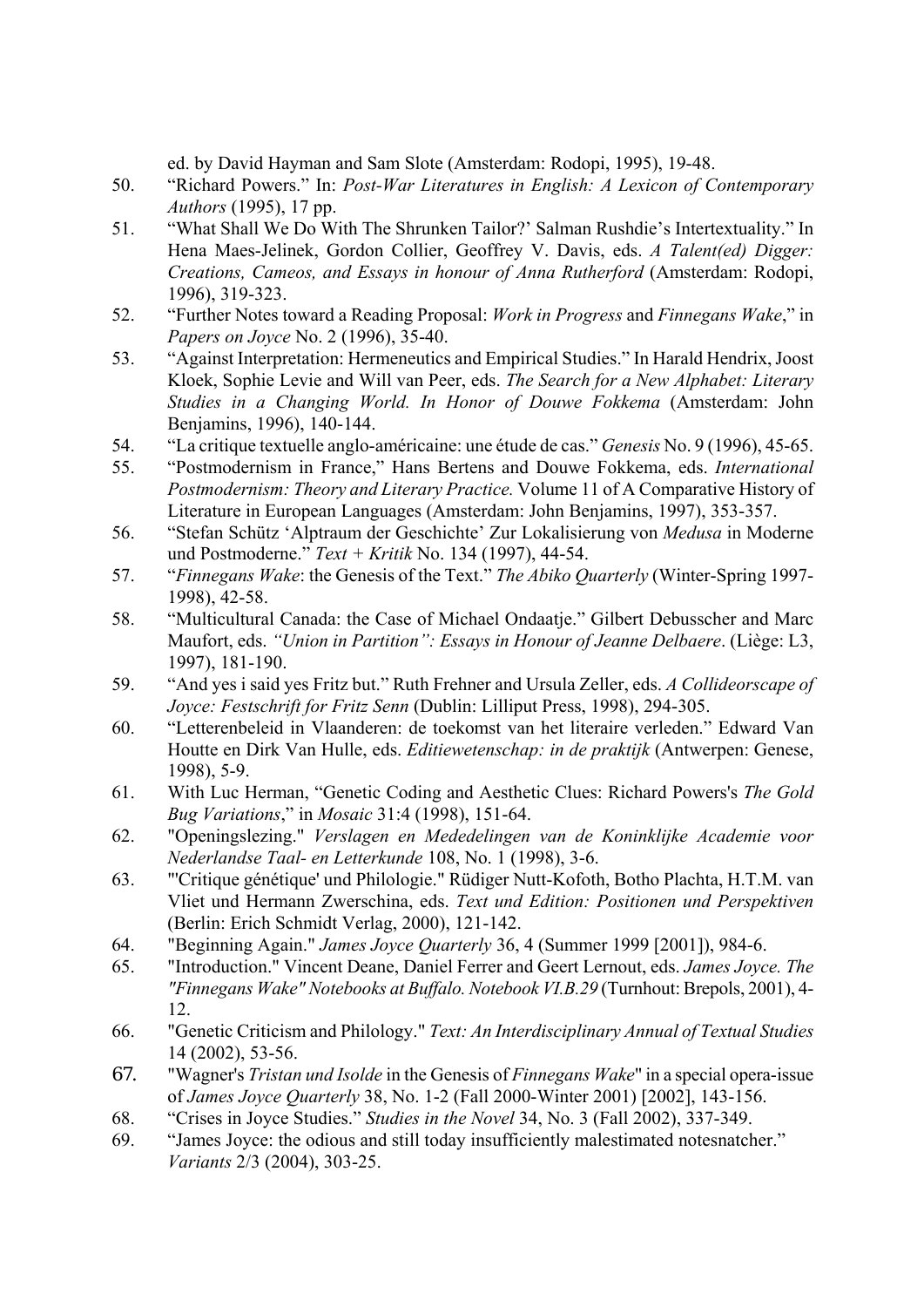- 70. "James Joyce and Critical Theory." *Comparative Critical Studies* I:1-2 (2004), 85-96.
- 71. "Joyce Reading Others Reading Joyce: Evidence in the *Finnegans Wake* Notebooks." Literature, Philosophy and Culture in Honour of Guido Kums and Hugo Roeffaers. Elisabeth Bekers and Denis Conlon, eds. *'Sans Everything' Essays on English*  (Leuven/Voorburg: Acco, 2004), 103-16.
- rituelen? Op het snijpunt van bijbel en geloofscommunicatie (Leuven: Vlaamse 72. "Bijbel en literatuur." Paul Kevers en Joke Maex, eds. *Toekomst voor verhalen en*  Bijbelstichting en Acco), 161-168.
- Marysa Demoor, eds. *Reference Works in the 21<sup>st</sup> Century*. Brussel: Koninklijke 73. "Joyce Online: A Virtual Search for the Word on the Screen." Laurel Brake and Vlaamse Academie van België voor Wetenschappen en Kunsten, 2005), 19-32.
- 74. "Reception Theory," in Michael Groden, Martin Kreiswirth, and Imre Szeman, eds. (Baltimore: The Johns Hopkins University Press, 2005), 797-799. *The Johns Hopkins Guide to Literary Theory and Criticism. Second Edition*
- 75. "The Dimensions of the Text." *Variants* 4: *The Book as Artefact: Text and Border* (2005), 197-210.
- 76. "Comparative Literature in the Low Countries." *Comparative Critical Studies* 3, 1-2 (2006), 37-46.
- 77. "A Horrible Example of Free Thought: God in Stephen's *Ulysses*." *Papers on Joyce* No. 10/11 (2006), 105-142.
- 78. "Finnegans Wake: Annotation, Translation, Interpretation." Text: An Interdisciplinary *Annual of Textual Studies* 16 (2006), 79-86.
- 79. "Controversial Editions: Hans Walter Gabler's *Ulysses." Text: An Interdisciplinary Annual of Textual Studies* 16 (2006), 229-241.
- 80. "The Beginning: Chapter I.1." Opening essay in Luca Crispi and Sam Slote, eds. *How Joyce Wrote "Finnegans Wake": A Chapter-by-chapter Genetic Guide* (Madison: University of Wisconsin Press, 2007), 49-65.
- 81. "Sommige van mijn beste vrienden zijn vertaalwetenschappers: Humor en vertalen." *Filter* 14, 2 (2007), 16-21.
- 82. "Collector of Prepuces: Foreskins in *Ulysses." James Joyce Quarterly* 44, No. 2 (Winter 2007), 345-52.
- *ht van de sirene: Kennis en verleiding in de moderniteit* (Gent: Academia *De mac* 83. "Muzieksirenen." In Arthur Cools, Sabine Hillen, Vivian Liska and Erik Oger, eds. Press, 2007), 31-42.
- 84. "European Joyce." In Richard Brown, ed. *A Companion to James Joyce* (London: Blackwell, 2008), 93-107.
- 85. "The Angel of Philology." In *European Studies* 26. Special Issue: Editing the Nation's Memory: Textual Scholarship and Nation-Building in  $19<sup>th</sup>$ -Century Europe (2008), 45-61.
- 86. "Religion." In John McCourt, ed. *James Joyce in Context* (Cambridge University Press, 2009), 332-42.
- 7. "Angloamerická textová kritika a případ H.W. Gablerovy edice Odyssea." *Česká literatura* 57, No. 2 (2009), 196-216. Czech translation of No. 54. 87.
- 8. "Vergelijkende Literatuurwetenschap in België en Nederland." *Tijding en Tendens:*  (Gent: Academia Press, 2009), 149-57. Dutch translation of No. 76. 88. *Literatuurwetenschap in de Nederlanden*. Eds. Sascha Bru en Anneleen Masschelein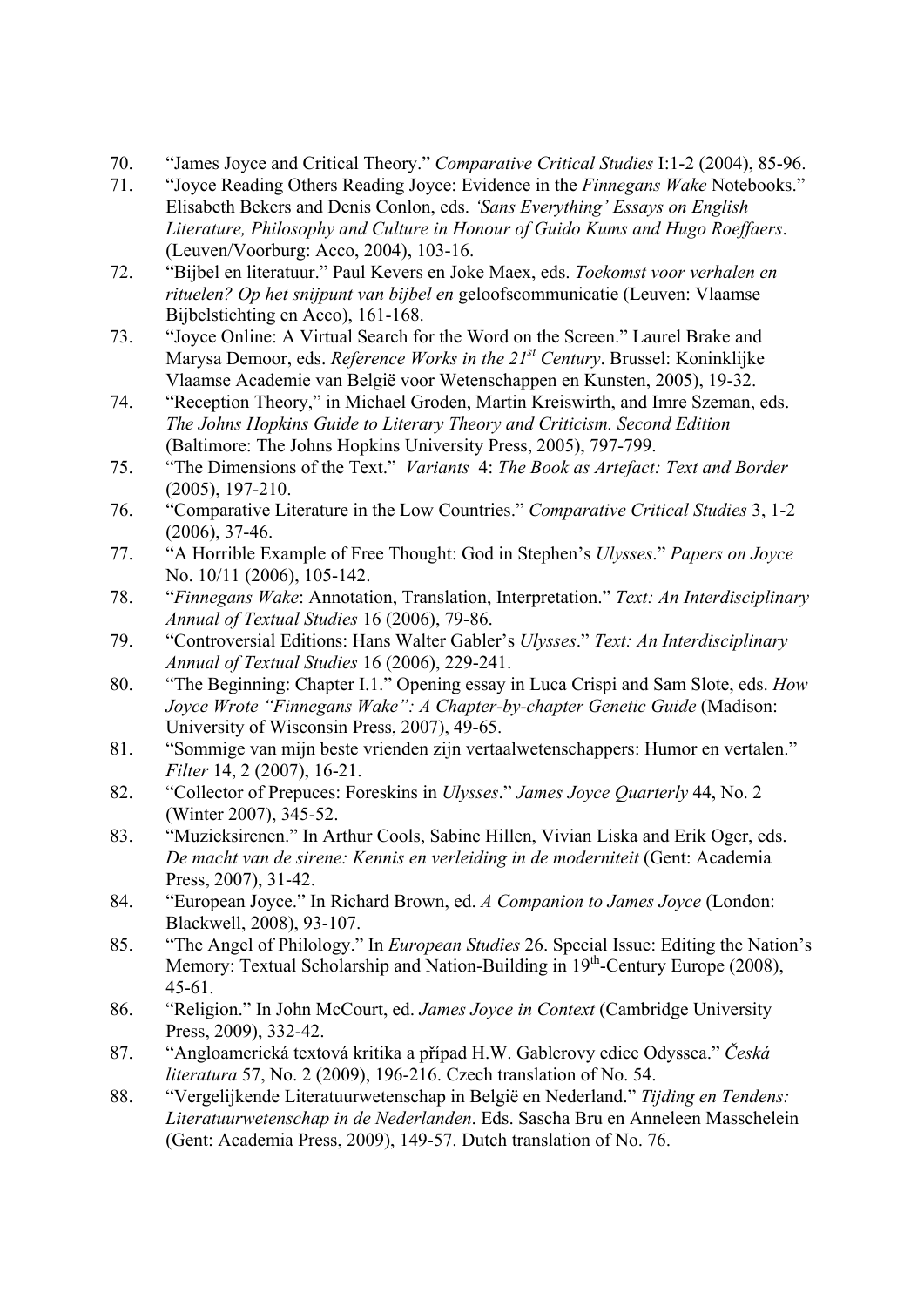E.1 Essays and popularizing articles in books and journals.

- 1. "Een Ridder van de Droevige Figuur," in: Hedwig Speliers (ed.), *De Pool van de Droom* (Antwerpen: Manteau, 1983), 163-180.
- 2. "Dutch Books in Belgium," *The Devil's Artisan* 11 (1983), 20-24.
- 3. *se Gids* 68, 3 (1984), 21-27. "Tussen Toren en Labyrint," *De Vlaam*
- 4. "Joyce in Frankfurt," *De Standaard* (June 30, 1984).
- 5. "Literatuurwetenschap. Een apologie," *De Standaard* (March 8, 1986).
- 6. "Postmodernisme," *Streven* 54 (1986), 33-43.
- 7. "Apocalyps. Burgess and Hoban," *De Vlaamse Gids* 70, No. 5 (1986), 19-24.
- ), 772-4. 8. "Bloomsday 1986," *Dietsche Warande en Belfort* 131, No. 10 (1986
- 9. "Vierletterwoordzinnen," in Ph. Buyck and K. Humbeeck (eds.), *De/Constructie*. (Antwerpen: Restant, 1987), 211-218.
- 10. "De Taalstrijd in *Finnegans Wake*," *Kruispunt* No. 107 (1987), 60-74.
- 11. "Lekturen van Joyce," *Knack* (18 November 1987), 237-8.
- 12. "Salman Rushdie: de roman als inmaakpot," *Nieuw Wereld Tijdschrift* 5, No. 2 (1988), 65-71.
- 13. "Canada, een land vol leegten," *Streven* 55 (1987-1988), 543-550.
- 14. "Sneeuw en tranen," *De Vlaamse Gids* 72, No. 4 (1988), 30-35.
- 15. "The Last Word in Stolentelling," in *Yang* 26, No. 4 (1990), 58-66.
- 16. "Catholysses," in Guido Kums (ed.) *Crossings: A Liber Amicorum for Denis Conlon* (Antwerp: UFSIA, 1992), 111-114.
- 17. "Willy Spillebeen in vele staten," in *Vlaamse Gids* 76 No. 5 (1992), 18-24.
- 18. "Wat bedoelt de schrijver?," *Knack* (4 August 1993), 74-77.
- 19. "Bulgen Horesies: James Joyce in België." *De Brakke Hond* No. 39 (1993), 126-140.
- (5 November 1993). 20. "Het verlangen naar verraad: Kaaitheater brengt >Exiles' van James Joyce." *De Morgen*
- 21. "Met twee handen," in Bart Verschaffel and Mark Verminck (eds.), *Ortodoxie (...)* Applaus. Vertoog en Literatuur, Cahier 5 (Amsterdam/Leuven: Meulenhoff-Kritak, 1993), 85-93. French translation, "Des deux mains," in Bart Verschaffel en Mark Verminck (eds.), *Ortodoxie ... Applaudissements* (Liège: Mardaga, 1993), 81-89.
- 22. "Niet zeuren, alstublieft," *De Morgen* (8 January 1994).
- 23. "Wat er in het buisje zit, interview met Richard Powers," *Knack* (12 January 1994), 80-82.
- 24. "Schipper mag ik overvaren? Twee woorden," *Yang* 30, No. 1-2 (1994), 125-6.
- (30 september 1994), 1-2. 25. "In de komma tussen Oosten en Westen," *De Morgen*
- (1994), 91-93. 26. "De filosofische kritiek in Vlaanderen," *Yang* 30, No. 4
- 27. "Cultuurvervuiling en cultuurverlies: wij en de Amerikanen," in Raymond Detrez en Jan Blommaert (eds.), *Nationalisme: Kritische Opstellen* (Antwerpen: EPO, 1994), 215-226.
- 28. "Parodie: een sublieme leugen," in *Knack* (15 February 1995), 107-111.
- 29. *Sure Sover huisfuiven en houseparty's: de nieuwe vertaling van <i>Ulysses*," in *De Gids* 158, No 4 (1995), 314-17.
- 30. "Faust 3.5" in *Muziek en Woord* (May 1995), 41-42.
- 31. "Seamus Heaney" in *De Morgen* (6 October 1995), 14.
- 32. "The Joyce of Sex" in *Nieuw Wereldtijdschrift* 12 (1995), No. 6, 40-43.
- 33. *thiek en lezen* in *Restant* 22 (1995), No. 4, 313-318.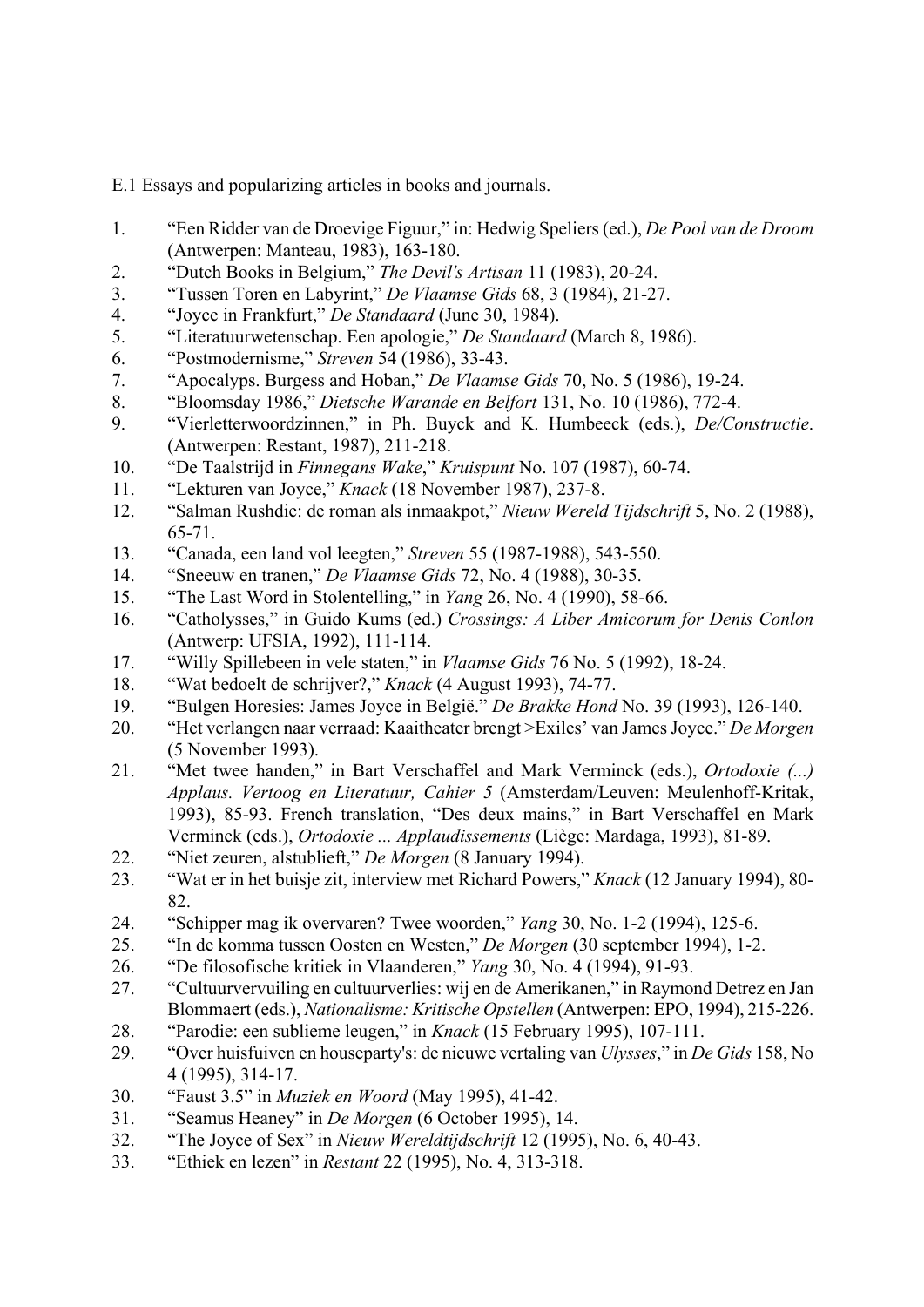- 34. "Terugschrijven: Het Vlaamse Essay in Tien Lessen" in *De Brakke Hond* No. 50 (1996), 159-180.
- 35. "Waar komen de gedichten vandaan?" in *De Morgen* (14 June 1996).
- 36. "Rushdies dubbele spiegel" in *Muziek en Woord* (December 1996), 43.
- 37. "De wetenschap als cultuur" in *De Morgen* (12 December 1996), 25-26.
- 38. *for 'in de marge van de discussie over het boek van Anne Morelli'' in <i>Yang* **(December)** 1996) 32, No. 5, 110-114.
- 39. "Joyceanen vieren vandaag Bloomsdag" in *De Morgen* (16 June 1997), 14.
- 40. "Slijk en bloed en literatuur" in *Zuidpool* No. 3 (1997), 9-19.
- 41. "Letterenbeleid in Vlaanderen" in *Gids Kunst in Vlaanderen* 7 (1 Oktober 1997), 47-50.
- 42. "BEYOND' DE NETWERKECONOMIE: DE VISIE VAN TWEE HUMANISTEN" http://www.fabrimetal.be/nl/secteurs/ict/news/4/kerckhove&lernout.htm Derrick de Kerckhove (University of Toronto, director of the McLuhan Program in Culture and Technology) en Geert Lernout (UIA): *FABIT: katalysator van de Netwerkeconomie* - ICT-Flash 4 - 10/12/97
- 43. "Wetenschap in oorlog" in *Natuur & Techniek* 66, No. 7 (Juli 1998), 89-93.
- painting project in the UFSIA library, 6-19 november 1998 and texts for the literary 44. Schilderatuur: *The Waste Land*. Catalogue for an exhibition of the literature and part of the exhibition.
- 45. "Literatuur en geheugen," *Cultureel Jaarboek 1997. Stad Antwerpen* (1998), 28-35.
- 46. "James Joyce en de Grieken: van *oinopa ponton* tot de snotgroene zee," *Tetradio* No. 7 (1998), 63-84.
- 47. "Wandelen op de wijze van Leopold Bloom," *De Morgen* 16 June 1999.
- 48. ." *Leesidee* 5, No. 9 (1999), 722-23. "Auteur in de kijker: Roddy Doyle
- 49. "De Vijfde Kolom." Monthly column in Bookpages of *De Morgen* (Brussels daily newspaper) from 20 October 1999.
- 6 50. "Gutenberg Voorbij: Struikelend over kennis." *Standaard der Letteren*, No. 2500 ( april 2000), 6-8.
- *jaar Arkprijs van het Vrije*  51. "De firma Lanoye." In *Een Onberaamd Verbond: 50 Woord*. Antwerpen: De Vrienden van de Zwarte Panter, 2000. 255-9.
- 52. "A Troupe of Performing Penguins" (column). *Le Palais des Beaux Arts / Het kunstenpaleis*. Nr. 12 (2000), 27.
- 53. "In memoriam: Malcolm Bradbury." *De Morgen* (2 December 2000).
- 54. *"Ulysses* manuscripten te koop." *De Morgen* (14 December 2000).
- 55. "Into Alladin's Cave" (column). *Le Palais des Beaux Arts / Het kunstenpaleis*. 3, (2001), 23.
- 56. "Trek naar het Westen". *De Morgen* (7 April 2001).
- 57. "Kreisleriana". *Fresco. Cultureel Jaarboek Klara* (2000-2001), 43-54.
- 58. "Introduction".*Pat Harris: Where the Horses Walk*. Catalogue for exhibition at Taylor Galleries, Dublin. 2-17 November 2001.
- 59. "In memoriam: Stephen Jay Gould." *De Morgen* (25 May 2002).
- 60. "Het boek der Boeken." *Muziek en Woord* (October 2004).
- 61. "Wat is de bijbel?" *De Standaard* (28 October 2004).
- 62. "James Joyce: *Ulysses*" *Streven* 71 (November 2004), 991-100.
- 63. "De bergrede." *De Morgen* (26 October 2005).
- 64. "Het woord van God." *Muziek en Woord* (April 2006).
- 65. "Freud in de vergeetput" *De Leeswolf* 12 (December 2006), 715.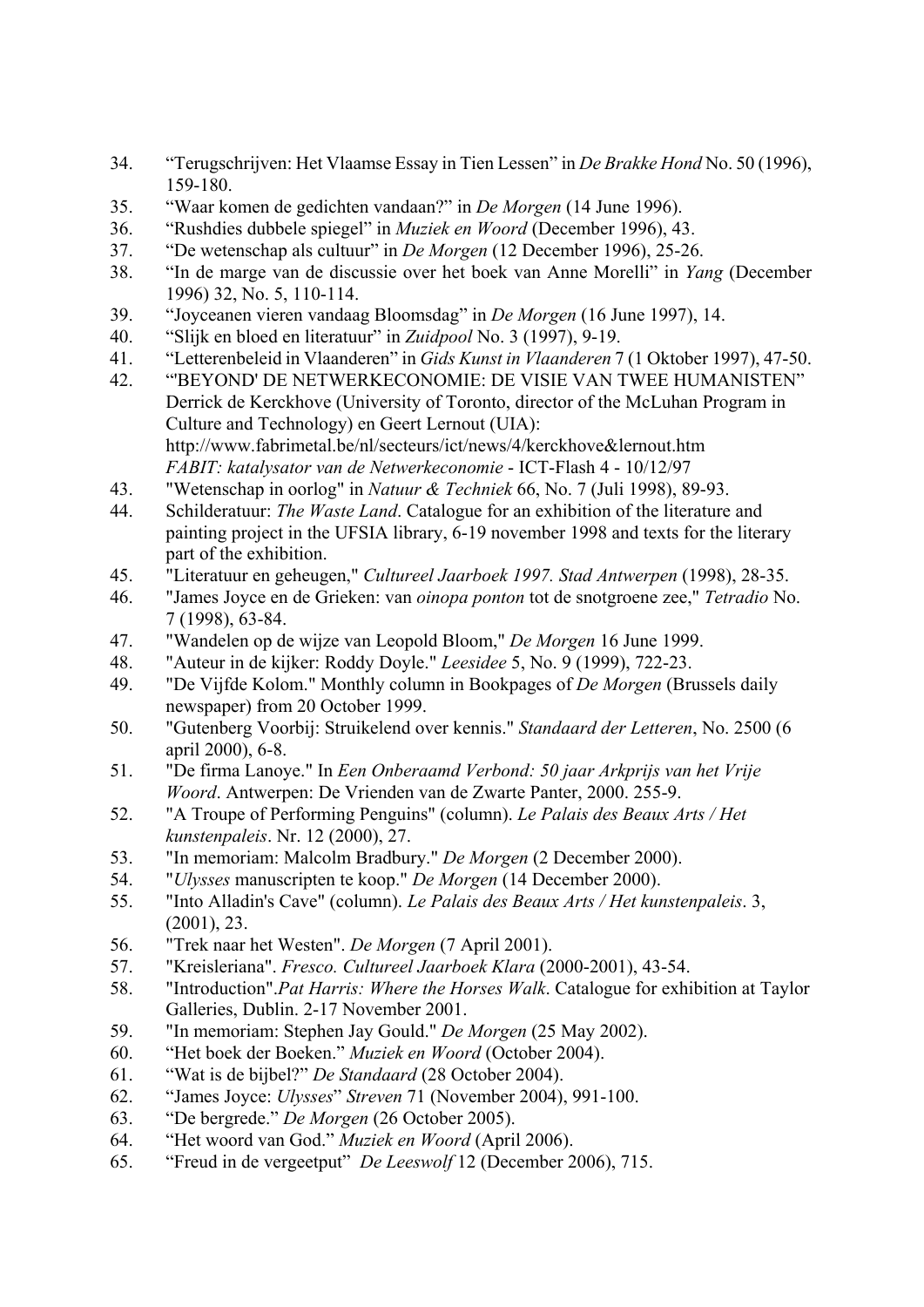- . 2 66. "God en Wetenschap," Review of Dennett, Dawkins, Collins in *De Leeswolf* 13, Nr (2007), 120-22.
- 67. "John Banville," *De Standaard der Letteren* (13 April 2007).
- 68. "De taal is gans het volk," *Verrekijkers* (June 2007), 3.
- 69. "De keuze tussen Adam en aap," review Michael Ruse, Herman Philipse, Sam Harris, , 448-50. Cees Dekker in *De leeswolf* 13, Nr. 6 (2007)
- 70. "Christenwetenschappers," *Eos-Scientific American* Nr 12 (December 2007), 70-71.
- 71. "De Interpretatie als roman: Paul Claes' kijk op *Het Barre Land* van T.S. Eliot," *Poëziekrant* 21 (March 2008), 38-40.
- 72. "De toekomst van het verleden," *Eos-Scientific American* Nr 11 (november 2008), 127 (op uitnodiging van de redactie voor het jubileum-nummer).
- 3. "Explosies: Peter Sloterdijk over de strijd tussen jodendom, christendom en islam," *Rekto:Verso* Nr. 34 (March-April 2009), 18-19. 73.
- 4. "'The perpetual calendar' van Richard Powers," *Armada: Tijdschrift voor Wereldliteratuur* 15 (oktober 2009), 80-87. 74.
- 5. "Gerard Walschap leest *Ulysses*," *Jaarboek I, Gerard Walschap Genootschap* (2009), 75 127-38.
- 76. "Waarom hadden we die BAMA ook alweer nodig," *Knack* (18 December 2009), 36-7.
- 77. "In die dagen," *Eos-Scientific American* Nr 2 (February 2010), 91.

## E.2 Essays on the internet

"Letter enlaser," from May 2008, "Sciblog" about the humanities for *EOS, Scientific merican*. *A*

. Scholarly articles accepted for publication: F

G. Contracts for books and articles:

"Editorial Theory in Europe" (7500 words) for *Cambridge Companion to Textual Scholarship*, eds. Neil Fraistat and Julia Flanders; deadline September 2008.

H. Reviews in scholarly journals:

1. In *Revue belge de philologie et d'histoire*:

Fred Robinson Miller, *The Comedy of Language*, 61 (1983), 766-7. James Olney, *The Rhizome and the Flower. The Perennial Philosophy. Yeats and Jung*; M. C. Flannery, *Yeats and Magic. The Earlier Works*; Katherine Worth, *The Irish Drama of Europe* from Yeats to Beckett; Birgit Bramsbäck, *Folklore and W. B. Yeats. The Function of of* Mikhail Bakhtin, *The Dialogic Imagination*, 61 (1983), 765-6. Richard Fallis, *The Irish Renaissance*, 62 (1984), 575. *Folklore Elements in Three Early Plays*, 63, (1985), 629-33.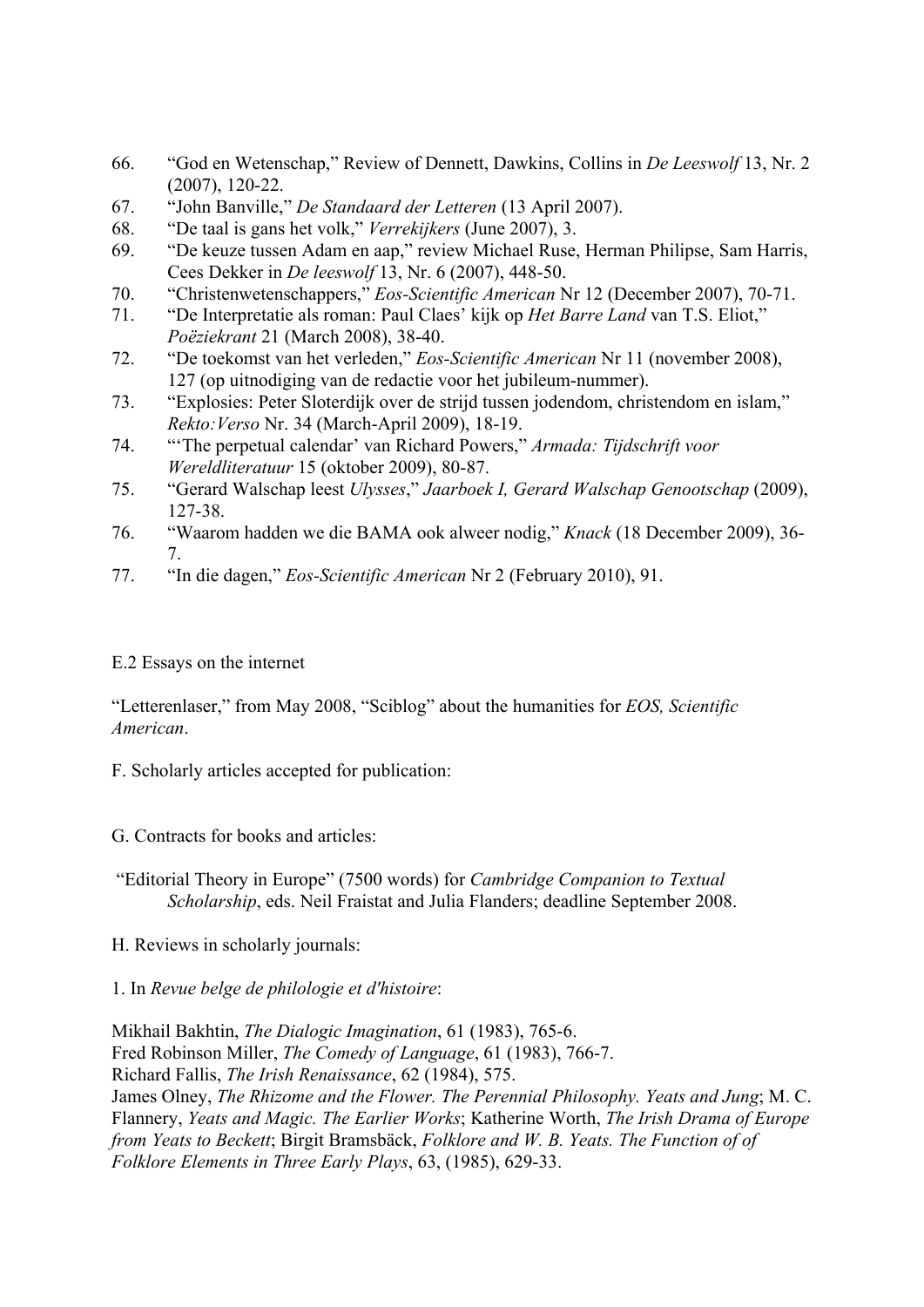Vladimir Nabokov, *Lectures on Literature* and Leon Edel, *Stuff of Sleep and Dreams* 64,  $(1986), 608-10.$ 

*Ulysses"* 65, (1987), 659-61. *A* Roy K. Gottfried, *The Art of Joyce's Syntax in AUlysses"*; E. Lobsien, *Der Alltag des* 

J.E.Dunleavy, *George Moore in Perspective*; John Cronin, *The Anglo-Irish Novel*; 65, (1987),  $661 - 2$ .

 $(1991), 782-85.$ Derek Attridge and Daniel Ferrer, *Post-Structuralist Joyce. Essays from the French*; 69

. *Canadian Literature: 25th Anniversary Issue No. 100* 69 (1991), 680

. In *Recherches Sémiotiques/Semiotic Inquiry*: 2

Peter Zima, Semiotics and Dialectics 3, No. 2 (1983), 197-204 (avec Pierre Hébert).

3. In *James Joyce Broadsheet*:

Fritz Senn and Jacques Aubert, *Les Cahiers de l'Herne: James Joyce*. No. 22 (February 1987), 2. David Hayman, *The "Wake" in Transit*. No. 37 (February 1992), 3. John Bishop, *Joyce's Book of the Dark AFinnegans Wake"*. No. 42 (October 1995), 3.

4. In *James Joyce Literary Supplement*:

Rosa Maria Bollettieri Bosinelli (ed.) The Languages of Joyce 8, No. 1 (1994), 14-15. Claude Jacquet and Jean-Michel Rabaté (eds.), *Scribble 3: Joyce et l'Italie* 9, No. 2 (1995), 1. 1 William York Tindall, *A Reader's Guide to James Joyce*. No. 45 (October 1996), 3. drienne Monnier, *The Very Rich Hours of Adrienne Monnier* 11, No. 2 (1997), 7. A Jörg Rademacher, *Was nun, Herr Bloom? Ulysses zum 75. Geburtstag* 11, No. 2 (1997), 22. Daniel Ferrer and Claude Jacquet, eds, *Writing its Own Runes For Ever: Essais de génétique ycienne*. 13, No. 2 (1999), 9. *jo* Claude Jacquet (ed.), *Scribble 1: genèse des textes* 2, No. 2 (1988), 20. Andreas Gardt, *James Joyce auf Deutsch: Möglichkeiten der literarischen Übersetzung* 5, No. 1 (1991), 18. Sheldon Brivic. *The Veil of Signs: Joyce, Lacan, and Perception* 5, No. 2 (1991), 22. Danis Rose. *The Textual Diaries of James Joyce* 9, No. 2 (1995), 6.

Fritz Senn, *Nicht nur Nichts gegen Joyce: Aufsätze über Joyce and die Welt.* 14, No. 1  $(2000), 23-24.$ 

P.J. Murphy, *Beckett's Dedalus: Dialogical Engagements with Joyce in Beckett's Fiction*. 23, No. 2 (2009), 10-11.

5. In *Irish University Review*:

C.G. Sandulescu, *The Language of the Devil* 19, No. 2 (1989), 397-400.

. E. Dunleavy (ed.), *Re-Viewing Classics of Joyce Criticism* 22, No. 1 (1992), 201-203. J

6. In *Poetics Today*: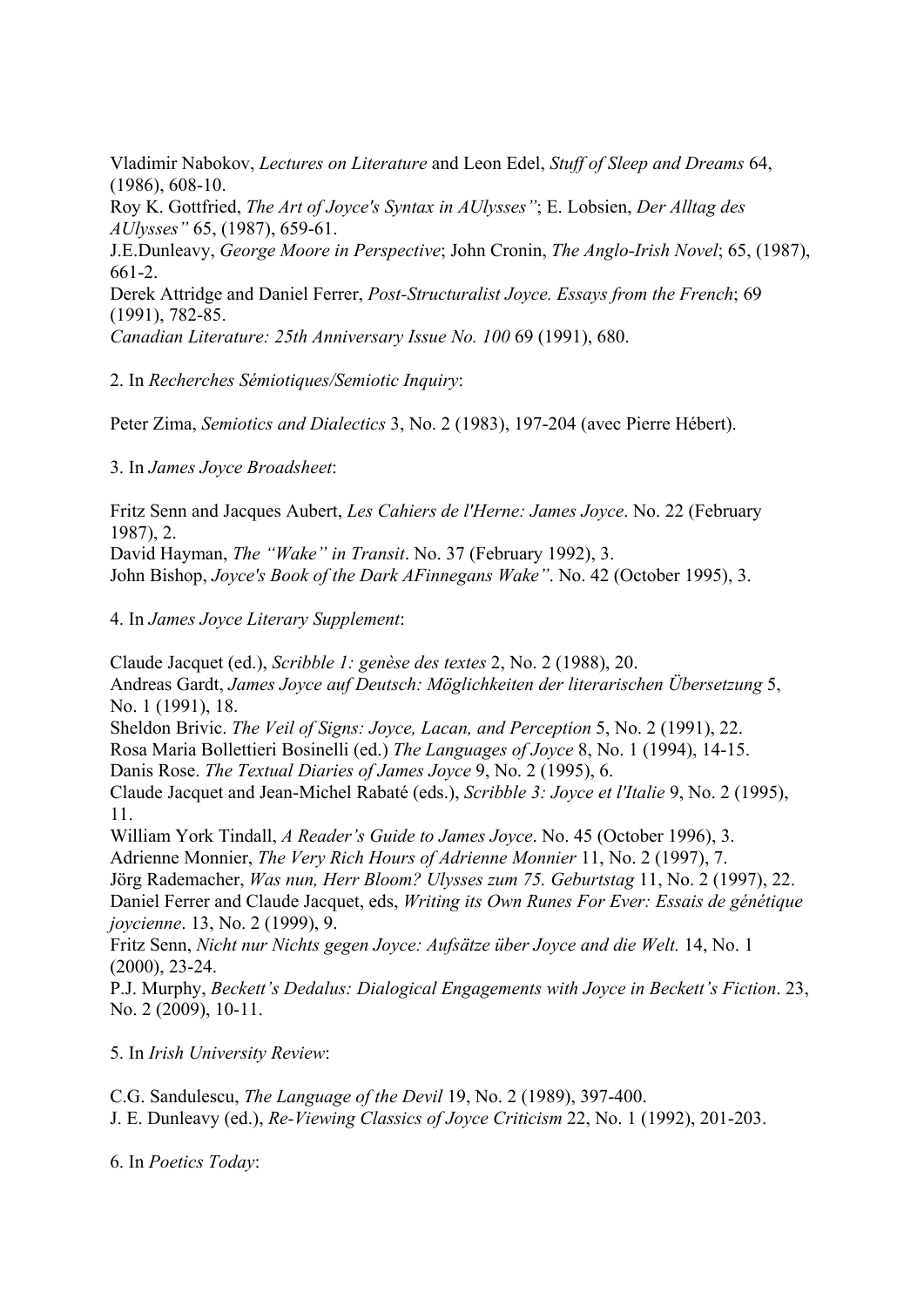Derek Attridge, *Peculiar Language: Literature as Difference from the Renaissance to James Joyce* 12, No. 1 (1991), 181-183.

. In *A Finnegans Wake Circular*: 7

John Gordon, *Finnegans Wake: A Plot Summary* 4, No. 4 (1989), 75-80.

. In *Kunapipi*: 8 *e English Patient* 14, No. 2 (1992), 124-126. Michael Ondaatje, *Th*

9. In *Pragmatics*:

Roger D. Sell and Peter Verdonk, *Literature and the new interdisciplinarity* 5, No. 1 (1995), 64.

10. In *Filosofie Magazine*:

52-53. Erik Oger, *Jacques Derrida* 4, No. 8 (1995),

11. In *New Odyssey*:

Robert Spoo, *James Joyce and the Language of History* 1, No. 4 (Winter/Spring 1997), 9.

2. In *New Comparison: Journal of Comparative and General Literary Studies*. 1

Jean Bessière, ed. Littératureet théorie: Intentionnalité, décontextualisation, communication. No. 26 (2000), 171-73.

. 13. In *European Journal of English Studies*

Willi Erzgräber. James Joyce: Mündlichkeit und Schriftlichkeit im Spiegel experimenteller *Erzählkunst*. 326-27.

. 14. In *Text: An Interdisciplinary Annual of Textual Studies*

Alexander Pettit, ed. *Textual Studies and the Common Reader*. Vol. 14 (2002), 381-7. Edward M. Burns, ed. *A Tour of the Darkling Plains. The "Finnegans Wake" Letters of Thornton Wilder and Adaline Glasheen*. Vol 16 (2006), 384-5.

15. In *Literary and Linguistic Computing*.

David Robey. *Sound and Structure in the Divine Comedy*. Vol. 16, No. 4 (2001), 500-2.

Joseph A. Dane. *The Myth of Print Culture: Essays on .Evidence, Textuality, and Bibliographical Method.* Vol. 22, No. 2 (2007):243-4.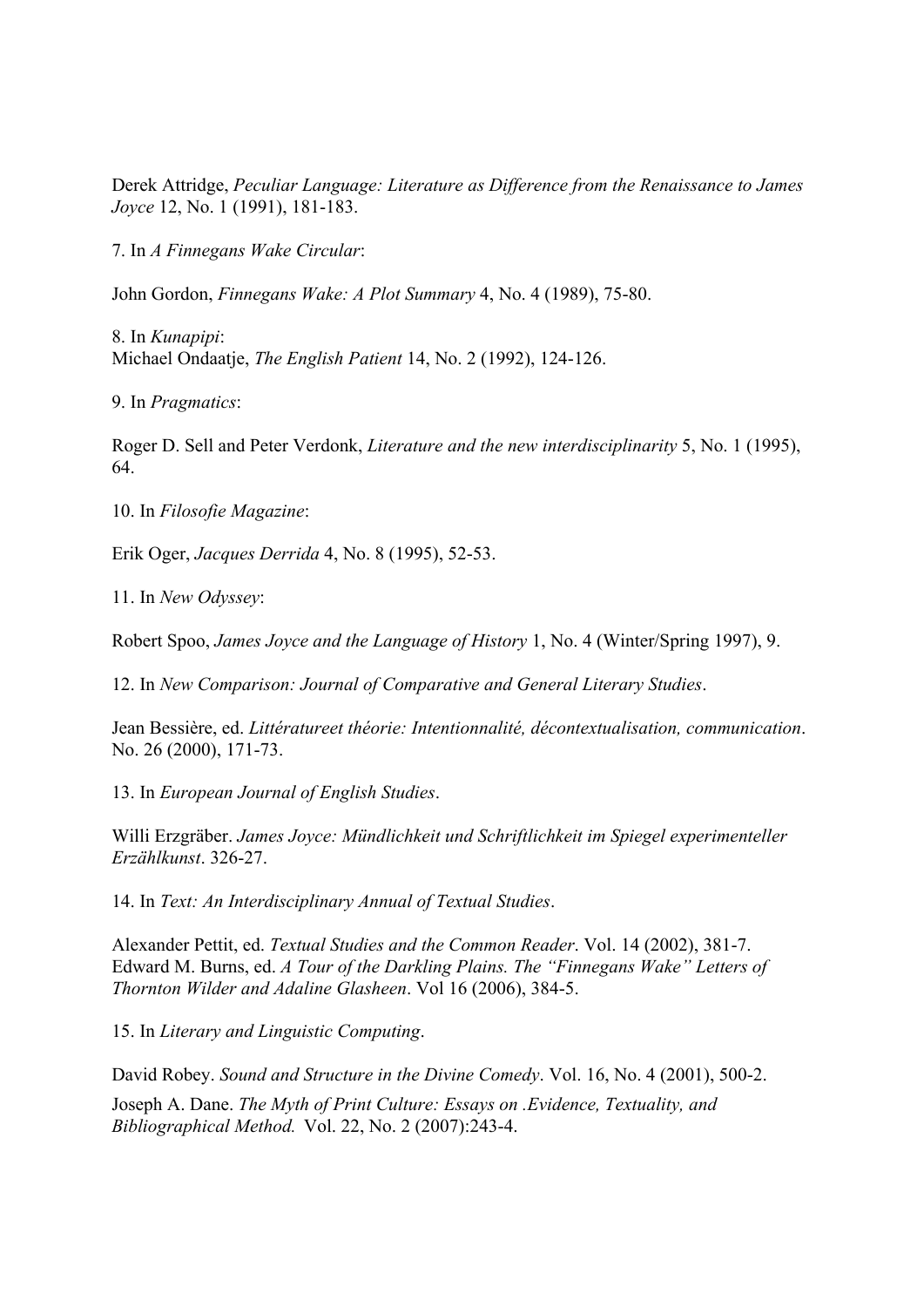6. In *Variants: Journal of the European Society for Textual Scholarship*. 1

Jean-Louis Lebrave et Almuth Grésillon, eds. Ecrire aux XVIIe et XVIIIe siècles. Paolo Bodo Plachta and H.T.M. van Vliet, eds. Perspectives of Scholarly Editing. 1 (2002), 286-87. 2 D'Iorio et Daniel Ferrer, eds. *Bibliothèques d'écrivains*. 1 (2002), 236-243.

*: Genèse de l'œuvre* and Olivier Lumbroso & Henri Jean-Pierre Leduc-Adine, *Zola*  Mitterand, eds. *Les manuscrits et les dessins de Zola : Notes preparatoires et dessins des Rougon-Macquart*. 2/3 (2004), 339-343.

Andrea Bozzi, Laura Cignoni, Jean-Louis Lebrave, eds. *Digital Technology and Philological* Domenico Fiormonte. *Scrittura e filologia nell'era digitale*. 4 (2005), 312-315. *Disciplines*. 4 (2005), 357-360.

7. In *Symbolism: A New International Annual of Critical Aesthetics*. 1

Christine Van Boheemen-Saaf, *Joyce, Derrida,,Lacan, and the Trauma of History: Reading, arrative, and Postcolonialism.* Vol. IV (2005), 364-370. *N*

8. In *James Joyce Quarterly*. 1

*lysses. Roman*. Translated by Hans Wallschläger, edited and annotated by Dirk Vanderbeke, *U* Dirk Schultze, Friedrich Reinmuth, and Sigrid Altdorf. Vol. 42/43 (Fall 2004/Summer 2006), 335-9.

Dieter Fuchs. *Joyce und Menippos: "A Portrait of the Artist as an Old Dog,"* Vol. 45 (Winter 2008), 369-72.

I. Reviews in literary magazines and newspapers:

1. On Dutch and Flemish literature in *Restant* and *Zebra*.

2. In *De Standaard* (Brussels quality newspaper):

, 1985). D. Galloway & C. Sabisch, *Wij Twee Jongens* (June 8 G. Hottois, *Science fiction et fiction spéculative* (July 20, 1985). . H.W. Bähr, *Stemmen buiten de Tijd* (September 21, 1985) D. Bajomée & R. Heyndels, *Ecrire dit-elle* (February 15, 1986). George Theiner, *Schrijvers schieten ze toch ook dood?* (April 5, 1986. Vandamme & Vanden Brande, *Waarheid, Taal en Kunst* (April 24, 1986). Linda Hutcheon, *A Theory of Parody* (June 21, 1986). W. Van Peer & J. Renkema, *Pragmatics and Stylistics* (July 19, 1986). Ph. Roger, *Roland Barthes. Roman* (August 2, 1986). K. White, *Une Apocalypse tranquille* (June 21, 1985). Guy Scarpetta, *L'Impureté* (October 26, 1985). Paul Verlaine, *Twee Weken in Holland* (January 25, 1986). Frans Boenders, *Tekens van Lezen* (August 9, 1986). K. Deprez, *Sociolinguistics in the Low Countries* (September 20, 1986).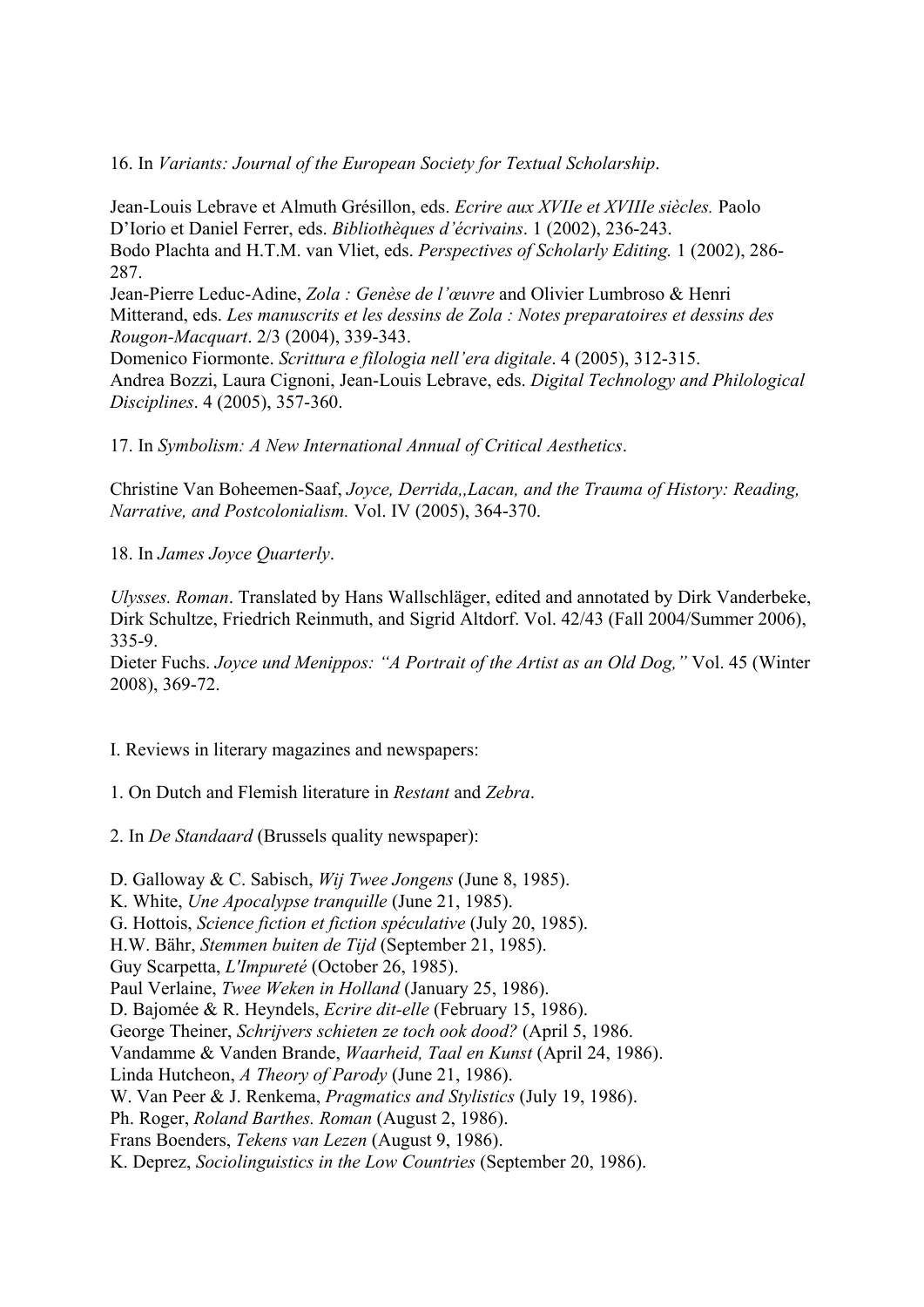R. Stéphane, *Portrait de l'aventurier* (October 4, 1986). G. Dorion & M. Voisin, *Littérature québecoise* (December 20, 1986). J. Derrida et al., *Pour Nelson Mandela* (January 24, 1987). *New York Literair* (May 30, 1987). . Bronzwaer, *De Vrije Ruimte* (July 11, 1987). W J. Olczak-Ronikier, *In de Tuin van het Geheugen* (December 16, 2004). Umberto Eco, *De mysterieuze vlam van koningin Loana* (February 10, 2005). Erik Bindervoet en Robert-Jan Henkes, *Finnegancyclopedie* (16 June 2005). Lisa Kuitert, Hans Renders. *List en Bedrog: Over Misleiding en Verleiding in de* Richard de Bury. *Philobiblion* (16 June 2006). Richard Powers, *The Echo Maker* (8 December 2006). Alberto Manguel, *De geschiedenis van het lezen* (5 January 2007). N. El Saadawi, *God Stierf bij de Nijl* (October 18, 1986). J. De Bruyn et al., *Hof en Dichters* (January 31, 1987). J. Brault, *Agonie* (March 21, 1987). J. Banville, *Mefisto* (April 18, 1987). M. Praz, *Het Pakt met de Slang* (May 9, 1987). John Banville, *De Zee* (14 April 2006). *Boekenwereld* (26 May 2006). Colum McCann, *Zoli* (7 September 2007).

Henk Nellen, *Hugo de Groot: Een leven in strijd om de vrede* (14 September 2007).

## 3. In *De Morgen* (Belgian daily):

Cyra McFadden, *Rain or Shine. A Family Memoir* (29 April 1988). Robertson Davies, *Het Vijfde Plan* (3 June 1988). Gerald Clarke, *Truman Capote. A Biography* (4 November 1988). Robertson Davies, *De Wondere Wereld* (25 November 1988). T.S.Eliot, *Traditie en Persoonlijkheid* and Bronzwaer, *Een Amerikaan in Europa* (3 March Victor Farias, *Heidegger und der Nationalsozialismus* (19 May 1989). Ivan Illich en Barry Sanders, *ABC: The Alphabetization of the Popular Mind* (29 September Richard Ellmann, *Oscar Wilde* (23 January 1988). Interview met Matt Cohen (3 June 1988). Bloemsdag 1988 (10 June 1988). Edgar A. Poe, *Autobiografisch* (19 August 1988). Peter Gay, *Een goddeloze Jood* (7 0ctober 1988). Michael Holroyd, *Bernard Shaw. Vol. 1* (2 December 1988). L. Prick, *Freud en Jung* (13 January 1989). 1989). Arthur Miller, *Timebends* (11 August 1989). Bart Verschaffel, *De Glans der Dingen* (11 August 1989). Peter Gay, *Sigmund Freud* (18 August 1989). August Fry (ed), *Verhalen uit Canada* (18 August 1989). Gerald Clarke, *Truman Capote: Een Biografie* (25 August 1989). 1989). Didier Eribon, *Michel Foucault* (13 October 1989).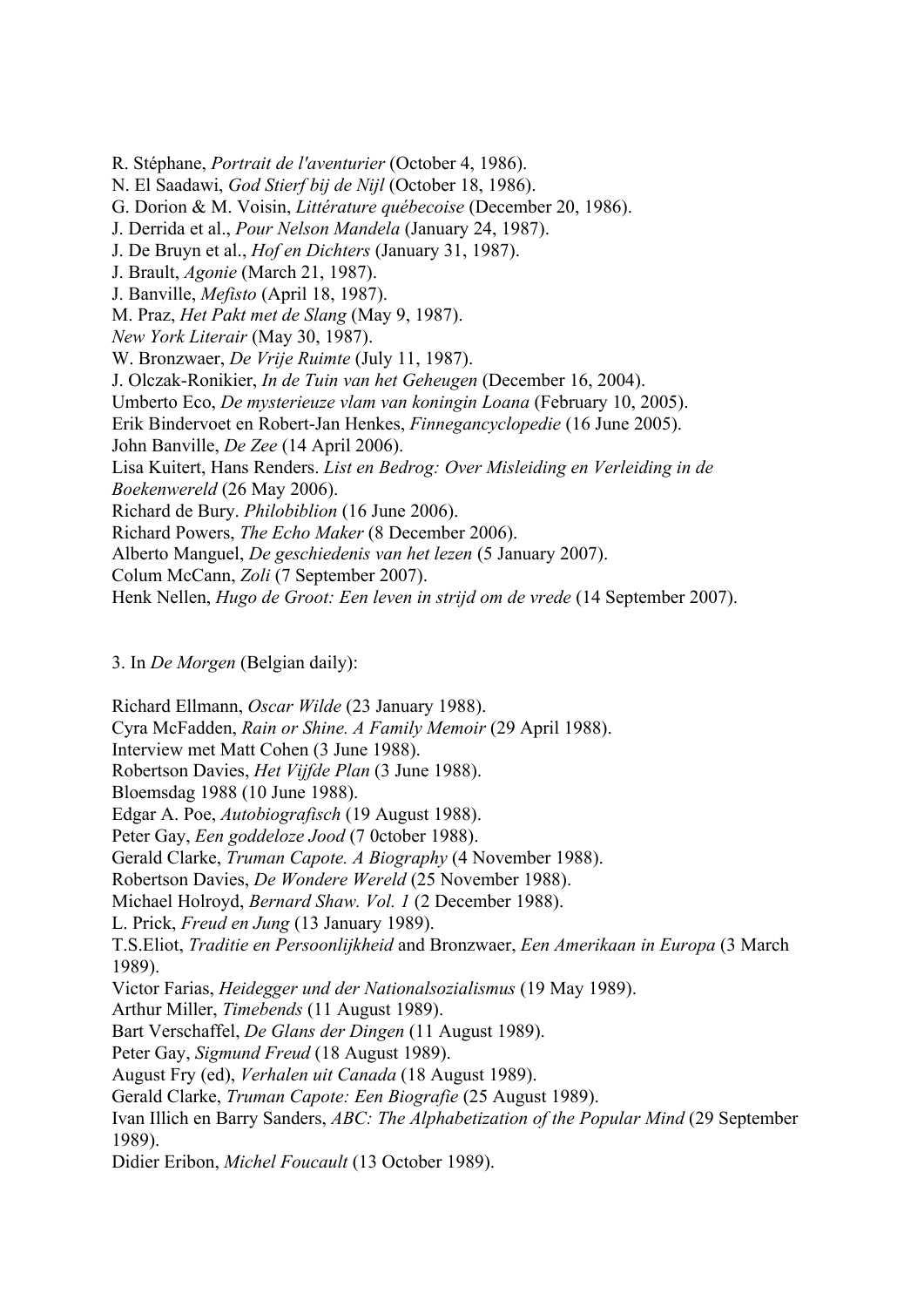Koen Raes (ed.), *Denkers van het Licht* (22 December 1989). ). Michael Holroyd, *Bernard Shaw: The Pursuit of Power* (12 January 1990 Ian Gibson, *Frederico Garcia Lorca: Life* (24 August 1990). Tonja Kivits, *Hoe staat het nu met Freud?* (24 August 1990). Jeffrey Meyers, *D.H. Lawrence: A Biography* (28 September 1990). C. Francis and F. Gontier, *Simone de Beauvoir* (11 January 1991). Susan Sontag, *De Traditie van het Nieuwe* (11 January 1991). Michel van der Plas, *Mijnheer Gezelle: Biografie van een priester-dichter* (18 January 1991). Mario Praz, *Lust, Dood en de Duivel in de Literatuur* (8 March 1991). Ray Monk, *Ludwig Wittgenstein: The Duty of Genius* (22 March 1991). Simone de Beauvoir, *Brieven aan Sartre* (26 July 1991). Christine Chauviré, *Ludwig Wittgenstein: De filosoof van de anti-theorie* (2 August 1991). Bob Shacochis, *Schipperen aan de Goudkust* and Ernest Hemingway, *Dag en Nacht Feest* (30 Ghislain de Diesbach, *Proust* (20 September 1991). Alberto Moravia/Alain Elkann, *Het Leven van Alberto Moravia* (18 October 1991). Matt Cohen, *Emotionele Herkenning* (13 December 1991). 4 Annie Van Den Oever, *De Universiteit in Opspraak* and David Lodge, *Paradise News* (2 en Barbaren (6 March 1992).  *Smetteloze Jeugd* and Elisabeth Barillé, *Anaïs Nin* (17 April 1992). Paul Bailey, *Een* Robert Lipscombe, *De Salamanderboom* (19 June 1992). Yann Moulier Boutang, *Louis Althusser: Une Biographie* and Louis Althusser, *L'Avenir dure* Barth David Schwartz, *Pasolini Requiem: Een Biography* (14 August 1992). Graham Swift, *Lang en Gelukkig* and Paul Theroux, *Dr. DeMarr* (11 September 1992). Interview with David Lodge (8 June 1990). Deirdre Bair, *Simone de Beauvoir* (14 September 1990). Charles Palliser, *The Quincunx* (5 October 1990). Michael Frayn, *The Trick of It* en John Banville, *The Book of Evidence* (16 November 1990). Charles Palliser, *The Sensationist* (25 January 1991). Anne Fine, *Taking the Devil's Advice* (15 March 1991). Essay about James Joyce (19 April 1991). Essay about Jerzy Kosinski (24 May 1991). Janet Frame, *Naar het Is-Land* (21 June 1991). Stephen Jay Gould, *Wonderful Life* (2 August 1991). August 1991). Adam Zameenzad, *Cyrus Cyrus* (4 October 1991). Richard Russo, *De Risicofactor* (22 November 1991). Mordecai Richler, *Salomon Gursky Was Hier* (13 December 1991). Seamus Heaney, *Seeing Things* (10 January 1992). Michael Holroyd, *Bernard Shaw: Volume III: The Lure of Fantasy* (17 January 1992). January 1992). A.M.F. Smulders, *Ernest Hemingway: Zijn leven en zijn werk* and Guido Eekhaut, *Pelgrims*  James Joyce: out of copyright (13 March 1992). John Vernon, *Peter Doyle* (8 May 1992). John Richardson, *A Life of Picasso* (3 July 1992). *longtemps* (3 July 1992). Kingsley Amis, *The Russian Girl* and *Memoirs* (14 August 1992). Adam Thorpe, *Ulverton* and Allen Kurzweil, *A Case of Curiosities* (28 August 1992).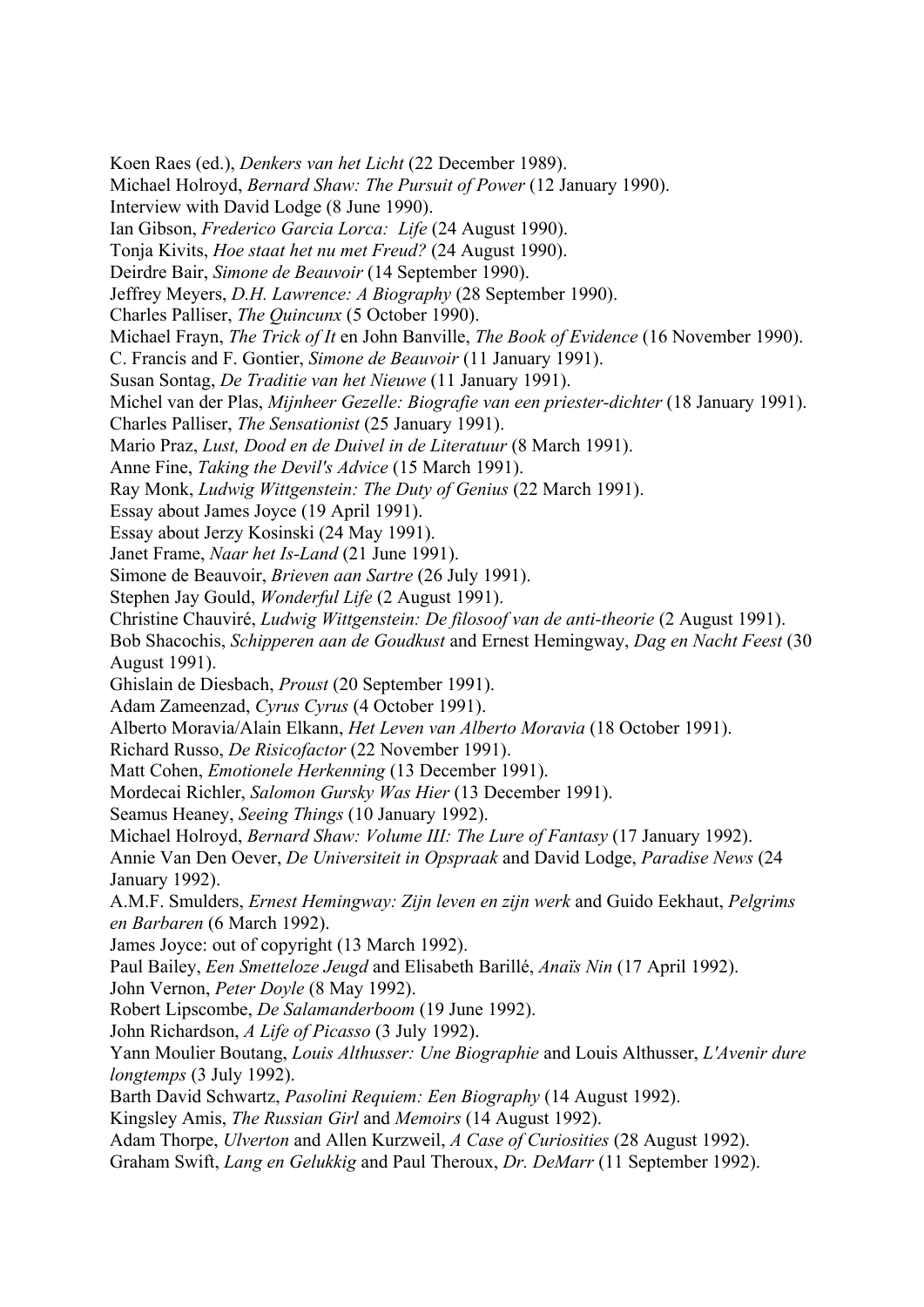Paul Claes, *Het Laatste Boek* (9 October 1992).

A.N. Wilson, *Jesus* and Robin Lane Fox, *The Unauthorized Version: Truth and Fiction in the Bible* (9 October 1992).

Günter Grass, *Unkenrufe* and Dagmar Leupold, *Edmond: Geschichte einer Sehnsucht* (16 October 1992).

Michael Ondaatje, *The English Patient* and Barry Unsworth, *Sacred Hunger* (20 November 1992).

Michael Frayn, *A Landing on the Sun* and George Steiner, *Proofs and Three Parables* (11 December 1992).

Kurt Vonnegut, *Fates Worse Than Death* and Auberon Waugh, *Will This Do?* (15 January 1993).

Tony Judt, *Un passé imparfait: les intellectuels en France*; Jean Cau, *L'ivresse des* Bernice Rubens, *Het Koninkrijk Kome* (26 February 1993). *intellectuels* and Ieme van der Poel, *Une révolution de la pensée* (19 February 1993).

Donna Tartt, *The Secret History* (12 March 1993).

Erika Mann, *Das letzte Jahr* and Peter de Mendelssohn, *Der Zauberer: Jahre der Schwebe* (29 April 1993).

Michel Surya, *Georges Bataille: la mort à l'oeuvre* (21 May 1993).

Michael Holroyd, *Bernard Shaw: Volume IV & V. The Shaw Companion* (28 May 1993).

*Dorst*; Julian Barnes, *Het Stekelvarken* and Anne Fine, *De Spelbreker* (11 Stephen Amidon, June 1993).

Ian Hamilton, *Keepers of the Flame: Literary Estates and the Rise of Biography* (18 June 1993).

Steven Weinberg, *Dreams of a Final Theory* (6 August 1993).

John Mortimer, *Dunster* and Stephen Wall, *Dubbellevens* (27 August 1993).

John Banville, *Ghosts* and Roddy Doyle, *Paddy Clarke Ha Ha Ha* (17 September 1993). Edmund White, *Genet* (24 September 1993).

Peter Costello, *James Joyce: The Years of Growth* and James Joyce, *Ulysses* (Oxford Edition), (1 October 1993).

Richard Powers, *Operation Wandering Soul* (5 November 1993).

Andrew Motion, *Philip Larkin: A Writer's Life* (19 November 1993).

Richard Powers, *De Dubbele Helix van het Verlangen* (21 January 1994).

Derek Walcott, *Omeros* (21 January 1994).

Elisabeth Roudinesco, *Jacques Lacan* and David Macey, *The Lives of Michel Foucault* (4 February 1994).

Michael White and John Gribbin, *Einstein: A Life in Science*; Albrecht Fölsing, *Albert* Einstein; Alan Lightman, *Einstein's Dreams* (18 February 1994).

Fred Uhlman, *Ondanks Alles* (29 April 1994).

Yann Martel, *De Geschiedenis van de Roccamatio's uit Helsinki* and Michael Ignatieff, Reis *naar het Ongerijmde* (27 May 1994).

Noel Riley Fitch, *The Erotic Life of Anaïs Nin* (10 June 1994).

Paul Ferris, *Caitlin: The Life of Caitlin Thomas* (22 July 1994).

Molly Keane, *Een meisje van stand* (22 July 1994).

Emma Donoghue, *Geroerd* (12 August 1994).

Seamus Heaney, *Sweeney's Waanzin* (19 August 1994).

Ian Bell, *Robert Louis Stevenson* (2 September 1994).

Bill Bryson, *Made in America* and Peter Lefcourt, *Di & I* (9 September 1994).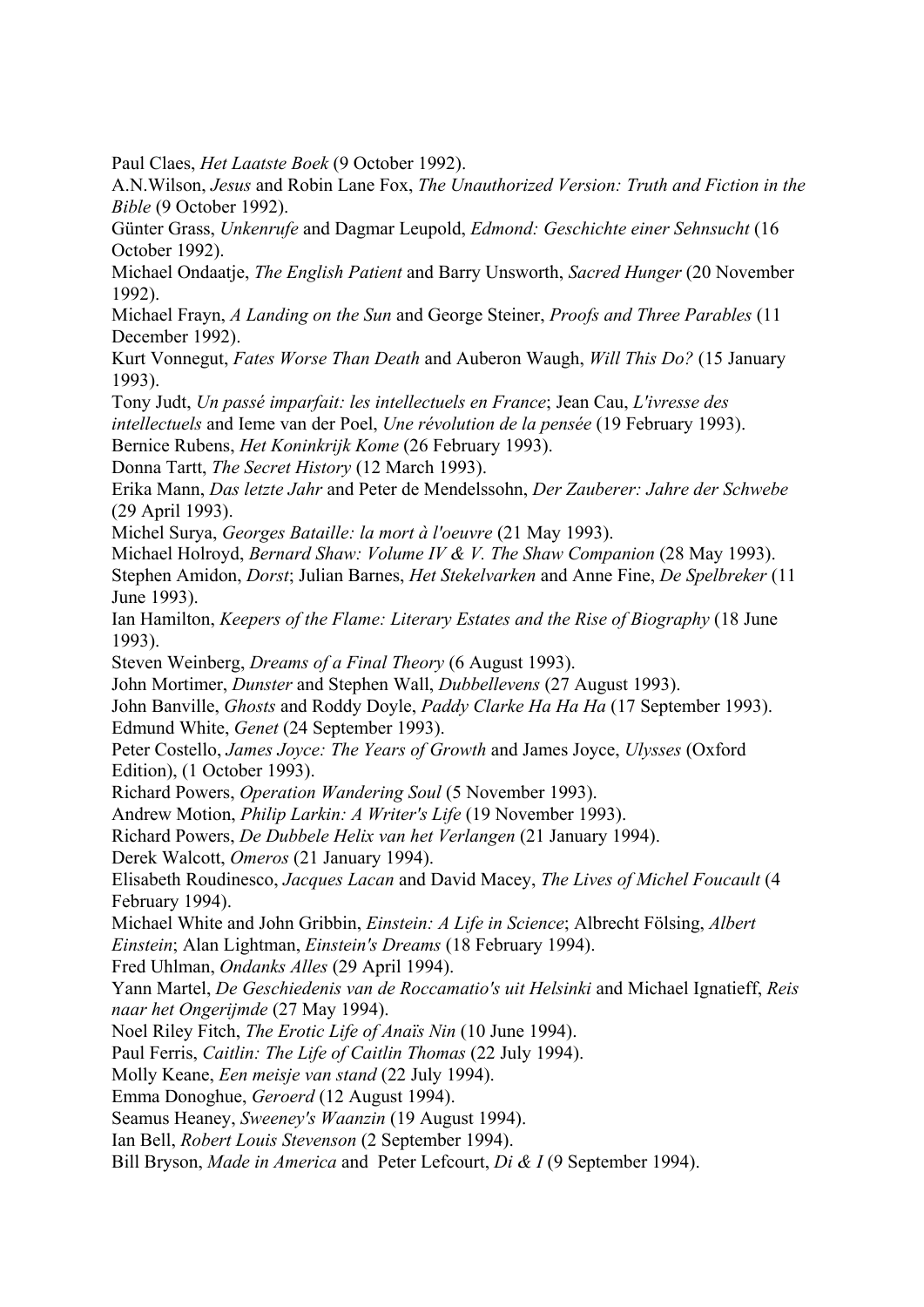Wolfgang Hilbig, *Ich* (30 September 1994).

APaul Claes en Mon Nys over hun vertaling van *Ulysses*" (7 October 1994). Reprinted in 4. *Vrij Nederland* (Amsterdam) on 5 November 199

James Joyce, *Ulysses* translated (10 November 1994).

Judith Kuckart, *Die schöne Frau* (2 December 1994).

David Gates, *Jernigan* (16 December 1994).

Franz Kafka, *Drucke zu Lebzeiten* (2 February 1995).

Norman Sherry, *The Life of Graham Greene: Volume Two.* (17 February 1995).

Romesh Gunesekera, *Rif* and Abdulrazak Gurnah, *Paradijs* (3 March 1995).

James Merrill, *A Different Person* (31 March 1995).

Carol Shields, *De stenen dagboeken* en Anne Cameron, *Negen Vrouwen op Vancouver Island* (21 April 1995).

Michael André Bernstein, *Foregone Conclusions: Against Apocalyptic History* (12 May 1995).

Adam Zameenzad, *Gorgeous White Female* (12 May 1995).

Alain Ferry, *La mer des mamelles* (19 May 1995).

Marc Lambron, *Het oog van de stilte* (2 June 1995).

Michael Holroyd, *Lytton Strachey* and Victoria Glendenning, *Vita* (9 June 1995).

Fritz Senn, *Inductive Scrutinies* (16 June 1995).

Richard Powers, *Galatea 2.2* (23 June 1995).

Brenda Maddox, *The Married Man: A Life of D.H. Lawrence* (7 July 1995).

Neil Jordan, *Zonsopgang met zeemonster* en Thomas Kinsella, *The Dual Tradition* (18 August 1995).

Salman Rushdie, *The Moor's Last Sigh* (1 September 1995).

Günter Grass, *Ein weites Feld* (8 September 1995).

Bodo Kirchoff, *Legenden um den eigenen Körper: Frankfurter Vorlesungen* (15 September 1995).

Peter Ackroyd, *Blake* (29 September 1995).

Alan Lightman, *Brave Benito* (29 September 1995).

James Joyce, *Giacomo Joyce* (9 November 1995).

David Pierce, *Yeats's Worlds* (12 January 1996).

Julian Barnes, *Cross Channel* (12 January 1996).

Lawrence Norfolk, *Het Woordenboek van Lemprière* (19 January 1996).

). Anne Fine, *De Verdwenen Tuin* and Patrick McCabe, *De Dodenklas* (9 February 1996

Rüdiger Safranski, *Een Meester uit Duitsland: Heidegger en zijn tijd* (23 February 1996).

John Lanchester, *De Schuld van het Genot* (12 April 1996).

Pearl Abraham, *Vreugde der Wet* (11 May 1996).

Roddy Doyle, *The Woman Who Walked Into Doors* (18 May 1996).

In Memoriam Wim Neetens (24 May 1996).

Seamus Heaney, *De Genoegdoening van de Poëzie en Het Eerste Koninkrijk* (2 August 1996).

Rupert Thompson, Met open ogen (9 August 1996).

Samuel Pepys, *The Diary* (16 August 1996).

Luc Ferry, *L'Homme-Dieu ou le sens de la vie* (6 September 1996).

Jenny Diski, *The Dream Mistress* (27 September 1996).

Jean-Yves Tadié, *Marcel Proust* (25 October 1996).

Ray Monk, *Bertrand Russell: The Spirit of Solitude* (9 January 1997).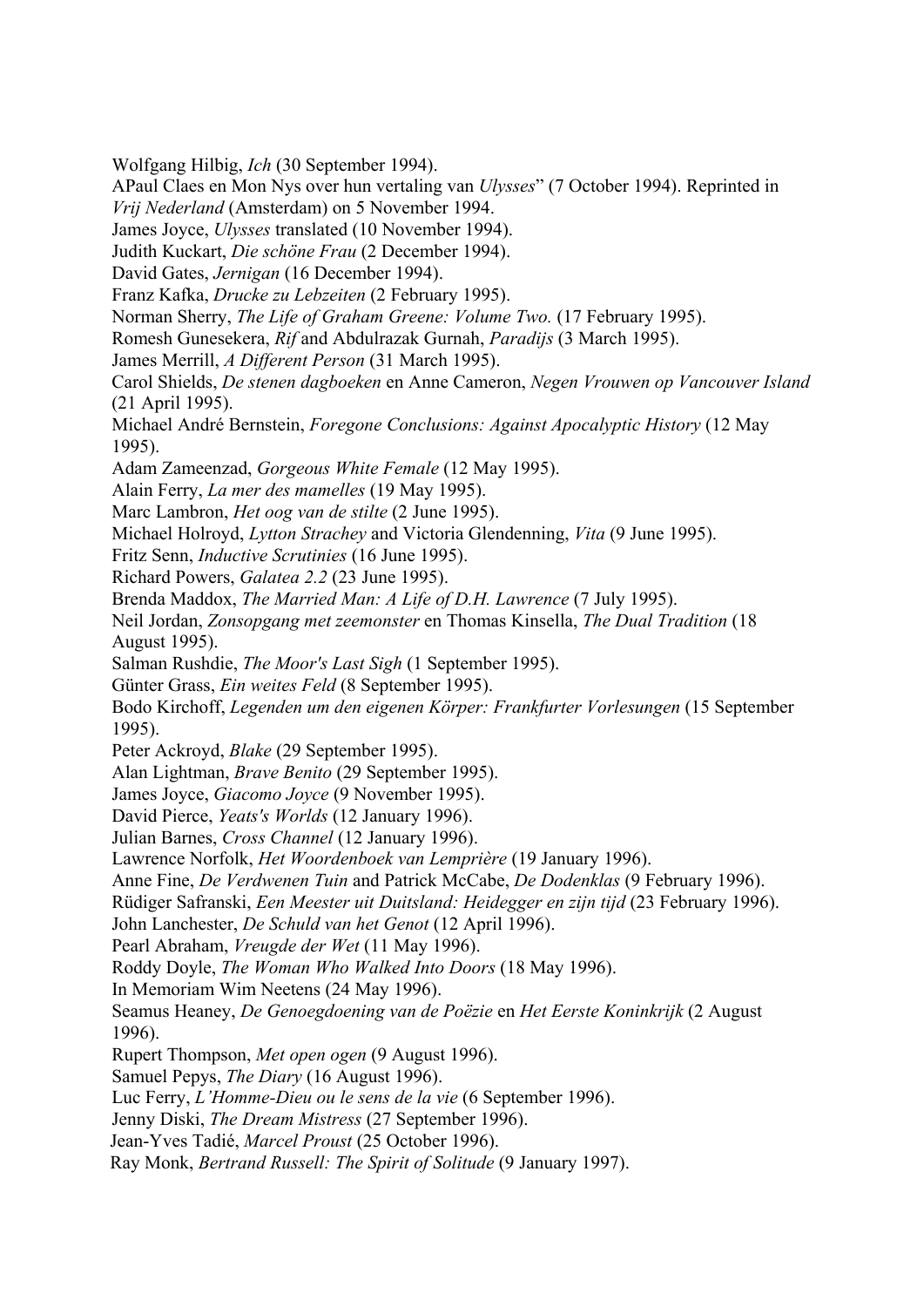Carol Shields, *Het Swann Symposium* and Barry Unsworth, *Zinnespel* (9 January 1997).  *Gesticht* (23 January 1997). Colum McCann, *Zanghonden* and Patrick McGrath, *Het* John Richardson, *A Life of Picasso: Volume 2: 1907-1917* (6 February 1997). James Knowlson, *Damned to Fame: The Life of Samuel Beckett* (6 March 1997). W. N. P. Barbellion, *Dagboek van een teleurgesteld man* (15 May 1997) Sebastian Faulks, *Het lied van de loopgraven* (13 June 1997) Tim Robinson, *Stones or Aran: Pilgrimage* and *Stones of Aran: Labyrinth* (19 June 1997) Mick Jackson, *De tunnelman* and Emma Donoghue, *Een kus voor de heks* (25 August 1997) Alberto Manguel, *A History of Reading* (4 September 1997). Robert Irwin, *Exquisite Corpse* (25 September 1997). Blake Morrison, *Als dat zou kunnen. Waarom werd James Bulger vermoord?* (2 October Carl Sagan, *The Demon-Haunted World*, Marianne Douryt, Le débat immobile en Alan Sokal Bernard-Henri Lévy, *Comédie* and Philippe Sollers, *Studio* (13 November 1997). Norman Mailer, *The Gospel According to the Son*, Harold Bloom, *Omens of Millenium* and George Steiner, *Errata*, David Denby, *Terug naar de klassieken* en Alain de Botton, *Hoe* Ted Hughes, *Tales from Ovid* and *Birthday Letters* (19 February 1998). John Gribbin and Mary Gribbin, *Richard Feynman: A Life in Science* and David Goodstein & Judith Goodstein (eds.) Feynman's Lost Lecture (7 May 1998). Jacques Derrida, *Demeure* and M.J. Devaney, *Since at least Plato ... and Other* Dermot Bolger, *Een tweede leven*; *Finbar's Hotel*; *Father's Music* (24 September 1998) Mordecai Richler, *Barney's Version* (2 October 1998). Stephen Hawking, *Het heelal: Verleden en Toekomst van ruimte en tijd* (9 January 1997). David Baddiel, *Time for Bed* (13 February 1997). Lawrence Norfolk, *The Pope's Rhinoceros* (20 March 1997). Frank Hellemans, *Mediatisering en Literatuur* (27 March 1997) Richard Powers, *Galatea 2.2* (27 March 1997) Interview with Julian Barnes (17 April 1997) Carol Shields, *Het Toeval* (9 May 1997) Hendrik Snijders, *Eendimensionale Wetenschap* (28 May 1997) Iain Pears, *Instances of the Fingerpost*; Joseph Taylor, *Relation of a Voyage to the Army*; Alan Lightman, *Pas de deux* (11 september 1997). John Banville, *The Untouchable* (18 September 1997). 1997). en Jean Bricmont, *Impostures intellectuelles* (9 October 1997). Stephen Jay Gould, *Questioning the Millennium* (23 October 1997). Jim Crace, *Quarantine* (8 January 1998). *Proust je leven kan veranderen* (22 January 1998). Richard Holmes, *De biografie en de dood* and *Dubblespoor* (2 April 1998). John Irving, *A Widow for One Year* (23 April 1998). *Postmodernist Myths* (11 June 1998). Kurt Vonnegut, *Timequake* (24 July 1998). Julian Barnes, *England, England* (10 September 1998). Hraham Robb, *Victor Hugo* (17 September 1998). Robert McLiam Wilson, *Ripley Bogle* and *Eureka Street* (24 September 1998). In Memoriam Ted Hughes (30 October 1998). Bleker & Elmendorp, *Zwart Glas* (20 November 1998). Tom Wolfe, *A Man in Full* (3 December 1998).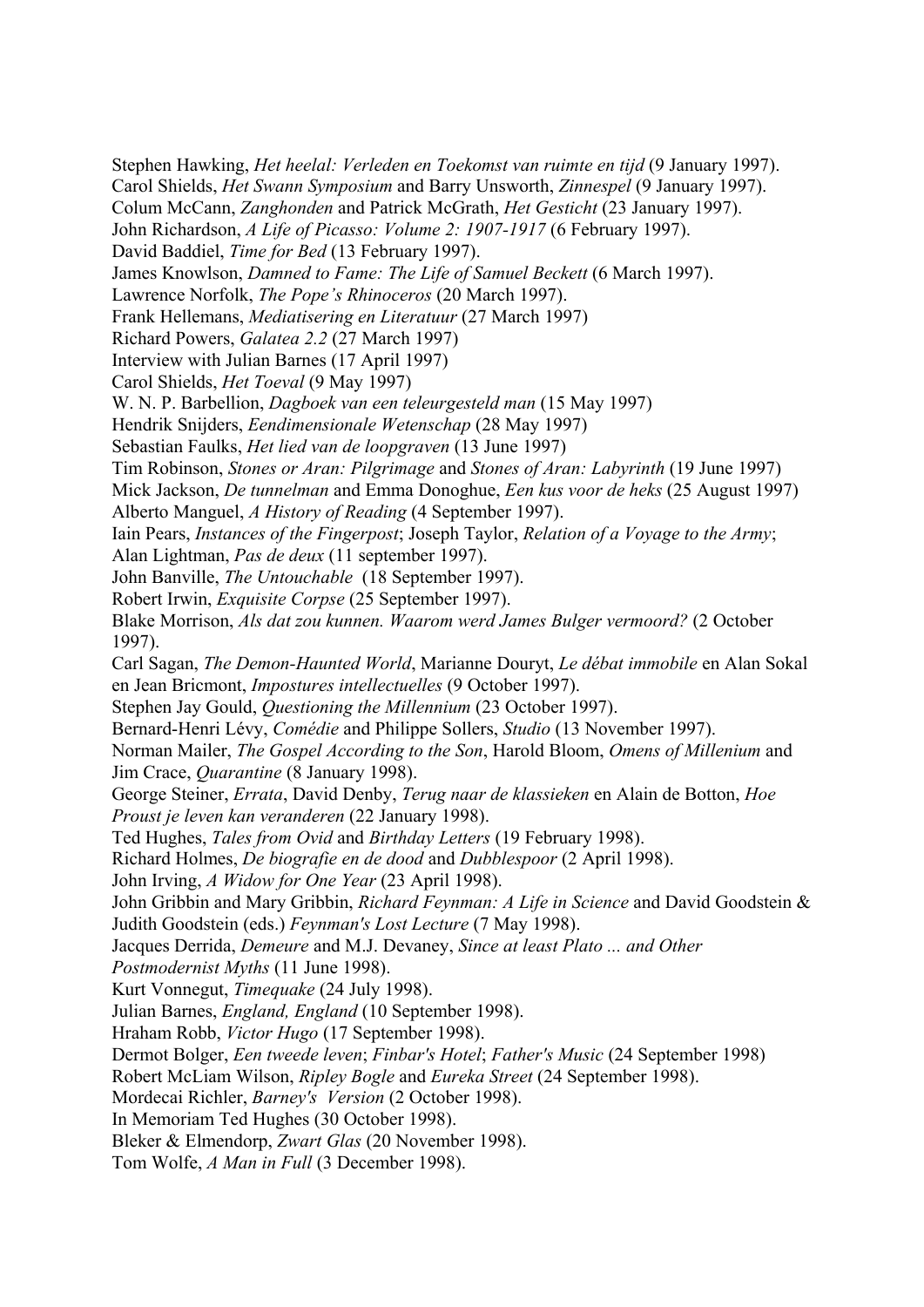*Milton in Amerika* (7 January Tristan Egolf, *Heer onder het gepeupel* en Peter Ackroyd, 1999).

Richard Powers, *Gain* en Adam Thorpe, *Pieces of Light* (25 February 1999).

Philip Roth, *Ik was getrouwd met een communist* en Joseph Heller, *Terug naar Coney Island* (4 March 1999).

Charles Palliser, *The Unburied* (11 March 1999).

Salman Rushdie, *The Ground Beneath her Feet* (8 April 1999).

The Pocket Canons: Authorised King James Version (15 April 1999).

Paul Hoffman, *De man die van getallen hield* (15 April 1999).

Robert Irwin, *Het geparfumeerde slagveld* (22 April 1999).

Paul Theroux, *De geschiedenis van een vriendschap* (20 May 1999).

Magnus Mills, *De hekkenbouwers* (27 May 1999).

Brian Greene, *The Elegant Universe: Superstrings, Hidden Dimensions, and the Quest for the Ultimate Theory* (3 June 1999).

Ann Wroe. Pilatus: De biografie van een verzonnen man (10 June 1999).

John Allen Paulos, *Er was eens een getal* (17 June 1999).

Kurt Andersen, *Eeuwwisseling* (22 December 1999).

John Updike, *Naar het einde der dingen* (2 February 2000).

Emma Tennant, Verbrande dagboeken (9 February 2000).

Brenda Maddox, *George's Ghosts. A New Life of W.B. Yeats* (16 February 2000).

Ted Hughes, Vertellingen naar Ovidius (12 April 2000).

Magnus Mills, *Vrij kamperen* (31 May 2000).

Saul Bellow, *Ravelstein* (7 June 2000).

Michael Ondaatje, *De geest van Anil* (16 June 2000).

Christoph Wolff, *Johann Sebastian Bach* (2 August 2000).

Martin Amis, *Experience* (6 September 2000).

Dave Eggers, *A Heartbreaking Work of Staggering Genius* and Donald Antrim, *The* 

*Verificationist* (13 September 2000).

Bill Bryson, *Tegenvoeters. Een reis door Australië* (20 September 2000).

Mark Z. Danielewski, *House of Leaves* and Richard Powers, *Plowing the Dark* (29 November 2000).

Rudi Rotthier, *Het beste land van de wereld* and Rudi Rotthier (ed.), *Caesars van de wildernis* (6 December 2000).

Amitav Ghosh, *Het Glazen Paleis* (21 March 2001).

W.J. McCormack, *Fool of the Family: A Life of J.M. Synge* en W.J. McCormack (ed.),

Ferocious Humanism: An Anthology of Irish Poetry from before Swift to Yeats and After (28 March 2001).

Jonathan Lethem, *Motherless Brooklyn* en Mark Salzman, *Lying Awake* (28 March 2001).

W.G. Sebald, *Austerlitz* (18 April 2001).

Umberto Eco, *Baudolino* (9 May 2001).

Luther Blissett,  $O(6 \text{ June } 2001)$ ..

Interview met Mark Z. Danielewski (13 June 2001).

John Irving, *De Vierde Hand* (18 July 2001).

Keith M. Ashman and Philip S. Baringer, *After the Science Wars* and Ian Hacking, *The Social Construction of What?* (25 July 2001).

Peter Ackroyd, *London: A Biography* (1 August 2001).

Neal Stephenson, Cryptonomicon (22 August 2001).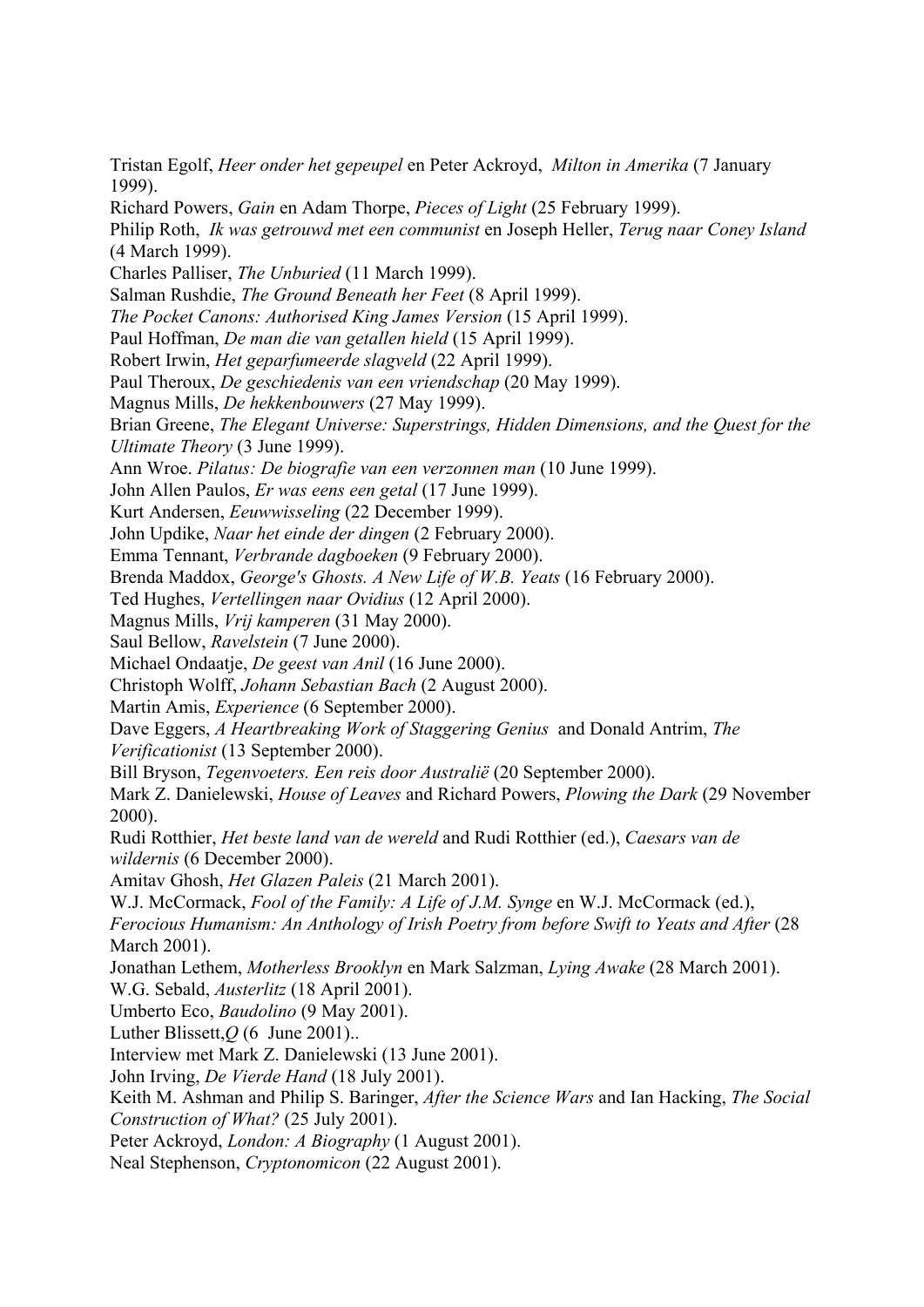Magnus Mills, *Een tempel van blik* (19 September 2001). Jonathan Franzen, *De Correcties* (24 October 2001). Tim Lahaye and Jerry B. Jenkins, *Left behind* and *The Mark* (16 January 2002). John Updike, *Rabbit Retour* and *Gertrude en Claudius* (30 January 2002). Lawrence Norfolk, *In de gedaante van een beer* (17 April 2002). Neil Asher Silberman, *The Bible Unearthed* (2 July 2002). Mike Dash, *Batavia's Graveyard*; Vibeke Roeper en Roelof Van Gelder, In dienst van de *e kleurrijke wereld Compagnie*, Leonard Blusse en Ilonka Ooms, *Kennis and Compagnie*; *D* Iain Pears, *De Droom van Scipio* (11 December 2002). Jeffrey Moore, *De rode rozenketen* en Adam Thorpe, *Negentieneenentwintig* (22 January Peter Esterhazy, *Harmonia Caelestis* (20 February 2002). Michael Frayn, *Spies* (20 March 2002). Geza Vermes, *The Changing Faces of Jesus* (8 May 2002). James Wilson, *Het duistere spoor* en Mick Jackson, *De bijenkoning* (22 May 2002). *van de VOC* (3 July 2002). Ciaran Carson, *Shamrock Tea* (10 July 2002). Jonathan Safran Foer, *Alles is verlicht* (???) 2003). Richard Powers, *Het zingen van de tijd* (17 December 2003). Umberto Eco, *Over Literatuur* (7 January 2003).

4. In *Streven*:

Emma Tennant, *The Adventures of Robina* 54 (1986-1987), 379-80. *The Walking Wounded*, John F. Roy McFadden, *Letters to the Hinterland*, Rory Brennan, Penelope Lively, *Pack of Cards* 54 (1986-1987), 665. Wendy Cope, *Making Cocoa for Kingsley Amis* 54 (1986-1987), 666-7. . Deborah Mowatt (i.a.), *First Fictions* 54 (1986-1987), 667 ), 667-8. Bamber Gascoigne, *Cod Streuth* 54 (1986-1987 William Humphrey, *The Collected Stories* 54 (1986-1987), 1046. Susan Daitch, *L.C.* 54 (1986-1987), 1046. Alice Munro, *The Progress of Love* 55 (1987-1988), 89. Christopher Hope, *The Hottentot Room* 55 (1987-1988), 90-91. Fay Weldon, *The Heart of the Country* 55 (1987-1988), 187-188. *ift* 55 (1987-1988), 378-9. Russell Banks, *Continental Dr* Terence de Vere White, *Chat Show* 55 (1987-1988), 379. Iris Murdoch, *The Book and the Brotherhood* 55 (1987-1988), 573-4. Andrew Motion, *Natural Causes* 55 (1987-1988), 574. Shena Mackay, *Redhill Rococo* 53 (1985-1986), 1044-5. Thomas Shapcott, *Hotel Bellevue* 54 (1986-1987), 183. Peter Dickinson, *Tefuga* 54 (1986-1987), 280. Deane, Winter in Meath 54 (1986-1987), 475-6. Cecile Pineda, *Face* 55 (1987-1988), 89-90. Jeremy Reed, *Selected Poems* 55 (1987-1988), 188. Tony Harrison, *Selected Poems* 55 (1987-1988), 574-5. Grace Paley, *Later the Same Day* 55 (1987-1988), 668. T. Eagleton, *Saints and Scholars* 55 (1987-1988), 955-6.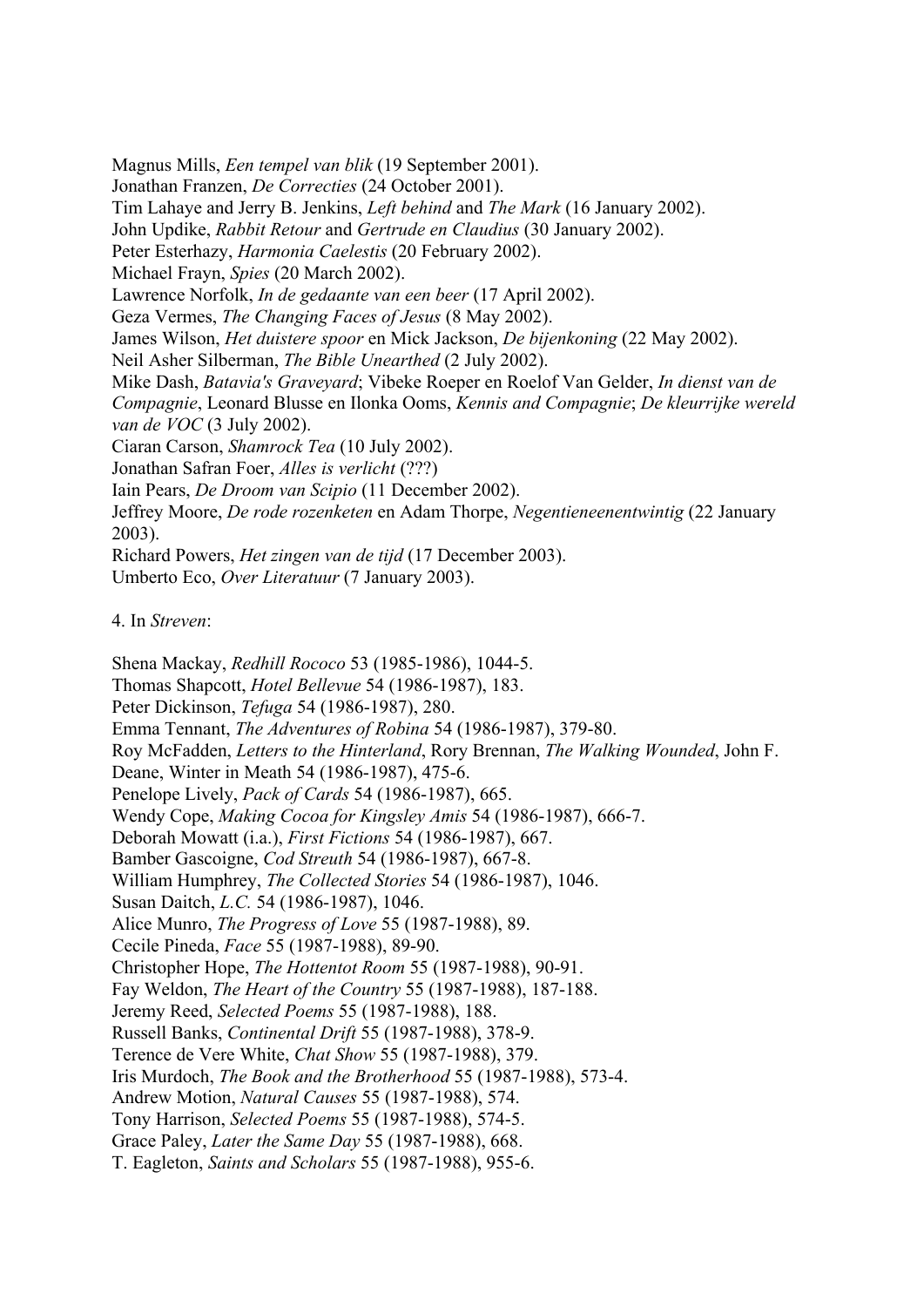W. Trevor, *Elisabeth Alone* 55 (1987-1988), 1044. D. Leavitt, *The Language of Cranes* (1988-1989), 183-4. Otto Pöggeler & Annemarie Gethmann-Siefert (eds.), *Heidegger und die praktische* "Rejoyce, Bloomsdag 1988" (15 June 1988). Richard Kearney, *Transitions: Narratives in Modern Irish Culture* and William J. Gerald Graff, *Professing Literature* (19 October 1988). Hans Bertens and Theo D'Haen, *Het Postmodernisme in de literatuur* (9 February 1989). Malcolm Bradbury *The Modern World* (17 May 1989). Jürgen vom Scheidt, *Kreatives Schreiben* (23 August 1989). Robert Detweiler, *Breaking the Fall* (5 September 1990). Robertson Davies, *A Voice from the Attic* (27 February 1991). Claude Mauriac, *Le temps accompli* (24 September 1991). Ludwig Wittgenstein, *Geheime Tagebücher 1914-1916* (25 February 1992). Ilse Grubrich-Simitis, *Zurück zu Freuds Texten: Stumme Dokumenten sprechen machen* (10 Marianne Krüll, *Im Netz der Zauberer: Eine andere Geschichte der Familie Mann* en Thomas Theodor W. Adorno/Walter Benjamin, *Briefwechsel 1928-1940* (22 March 1995). Thomas Mann, *Tagebücher 1953-1955*; Klaus Harpprecht, *ThomasMann: eine Biographie* and Michael Maar, *Geister und Kunst: Neuigkeiten aus dem Zauberberg* (6 August 1997). Patrick Parrinder en Warren Chernaik, *Textual Monopolies: Copyright and the Public* W. Holwood, *Skallagrigg* 55 (1987-1988), 1043-44. Barthelme, *Forty Stories* 56 (1988-1989), 91. K. Vonnegut, *Bluebeard* 56 (1988-1989), 184. 5. In *Knack* (Belgian Weekly): "Tien Jaar *New Accents*" (20 January 1988). Christopher Norris, *Derrida* (31 March 1988). Interview met Malcolm Bradbury (6 April 1988). *Philosophie* (20 April 1988). Paul de Man (27 April 1988). Peter Dews, *Logics of Desintegration* (31 May 1988). Humphrey Carpenter, *Geniuses Together* (3 August 1988). McCormack, *The Battle of the Books* (7 September 1988). *Edmund Husserl und die phänomenologische Bewegung* (2 November 1988) Field Day in 1988 (18 January 1989). "Het essay" (9 February 1989). Günter Grass, *Schreiben nach Auschwitz* (20 February 1991). Joyce in Zürich, (9 June 1992). "Gans Het Volk," in (6 January 1993). "Geheim Duitsland: Friedrich Hölderlin" (2 June 1993). November 1993). Mann, *Essays Band 1; Essays Band 2* (25 May 1994). Steven Pinker, *The language Instinct* (12 July 1995). *Domain* (24 September 1997).

6. In *Canadian Forum*: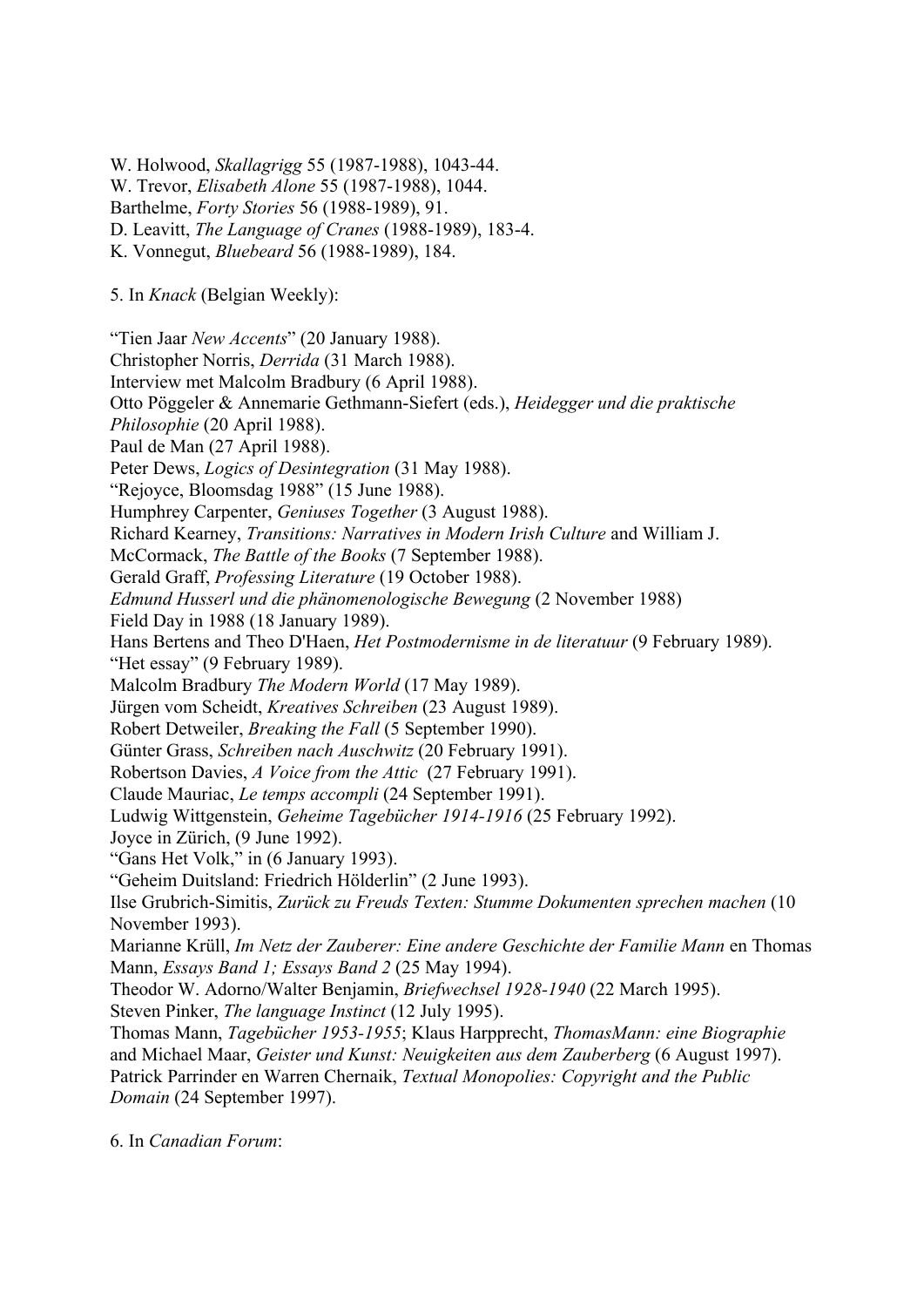*Literature* (March 1986), 38. Reingard Nischik & Robert Kroetsch, *Gaining Ground. European Critics on Canadian* 

Humphrey Carpenter, *A Serious Character: The Life of Ezra Pound* 5, No. 6 (1988), 74-75. Albert Camus, *Carnets III: Mars 1951-Décembre 1959* 6, No. 5 (1989), 76-9. Richard Holmes, *Coleridge: Early Visions* 7, No. 1 (1990), 72-3. Jane Rule, *Memorie* and Alice Walker, *The Temple of My Familiar* 7, No. 4 (1990), 75-76. Kurt Vonnegut, *Hocus Pocus* 8, No. 2 (1991), 75-76.  *Biography* 8, No. 3 (1991), 75-77. Barry Miles, *Ginsberg: A* Jerzy Kosinski, *The Hermit of 69th Street: Working Papers of Norbert Kosky* 8, No. 4 (1991), Herbert Lottman, *Colette: A Life* 8, No. 6 (1991), 73-74. Frédéric Vitoux, *Het Leven van Céline* 9, No. 1 (1992), 78-79. Brian Boyd, *Vladimir Nabokov: The Russian Years* and *Vladimir Nabokov: The American* Richard Powers, *The Gold Bug Variations* 9, No. 5 (1992), 71-72. Howard Jacobson, *Roots Schmoots* 10, No. 5 (1993), 69-71. Paul Celan and Nelly Sachs, *Briefwechsel* 11, No. 2 (1994), 79-80. stein Gaarder, *De Wereld van Sofie* 11, No. 5 (1994), 77-79. Jo *losing Time* 12, No. 2 (1995), 73-74. Joseph Heller, *C* mberto Eco, *Het Eiland van de Vorige Dag* 12, No. 3 (1995), 78-79. U Phillip Herring, *Djuna: The Life and Work of Djuna Barnes* 13, No. 3 (1996), 79-80. Jonathan Coe, *The House of Sleep* 14, No. 5-6 (1997), 131-32. 7. In *Nieuw Wereld Tijdschrift* (Belgian literary magazine): Ian Hamilton, *In Search of J.D.Salinger* 5, No. 4 (1988), 75-77. E.D.Hirsch, *Cultural Literacy* 5, No. 5 (1988), 71-73 Peter Gay, *Freud. A Life for Our Time* 6, No. 1 (1989), 74-5. Salman Rushdie, *The Satanic Verses* 6, No. 2 (1989), 71-2. T.S. Eliot, *Letters I* 6, No. 3 (1989), 79-80. Franz Kafka-Max Brod, *Briefwechsel* 6, No. 4 (1989), 70. Richard Ellmann, *Along the Riverrun* 6, No. 6 (1989), 79-80. Thomas Mann, *Tagebücher 1946-1948* 7, No. 2 (1990), 73-74. A.N. Wilson, *Tolstoy* 7, No. 3 (1990), 86-87. Julia Kristeva, *Les Samouraïs* 7, No. 5 (1990), 78-79. Peter Ackroyd, *Dickens* 7, No. 6 (1990), 77-78. 77-78. *Years* 9, No. 3 (1992), 78-80. Charles Palliser, *Betrayals* 11, No. 5 (1994), 70-71. Adam Thorpe, *Still* 12, No. 6 (1995), 72-73. Geerten Meijsing, *De Ongeschreven Leer* 13, No. 3 (1996), 76-77. Christoph Ransmayr, *Morbus Kitahara* 13, No. 5 (1996), 74-76. David Foster Wallace, *Infinite Jest* 14, No. 3 (1997), 70-71.

. In *Muziek en Woord*: 8

"De Erfenis van Charles Palliser," (April, 1991), 39.

"Variaties naar J.S. Bach" (May, 1993), 3-4.

"William Butler Yeats" (June 1996), 45.

"Roddy Doyle" (November 1996), 7-8.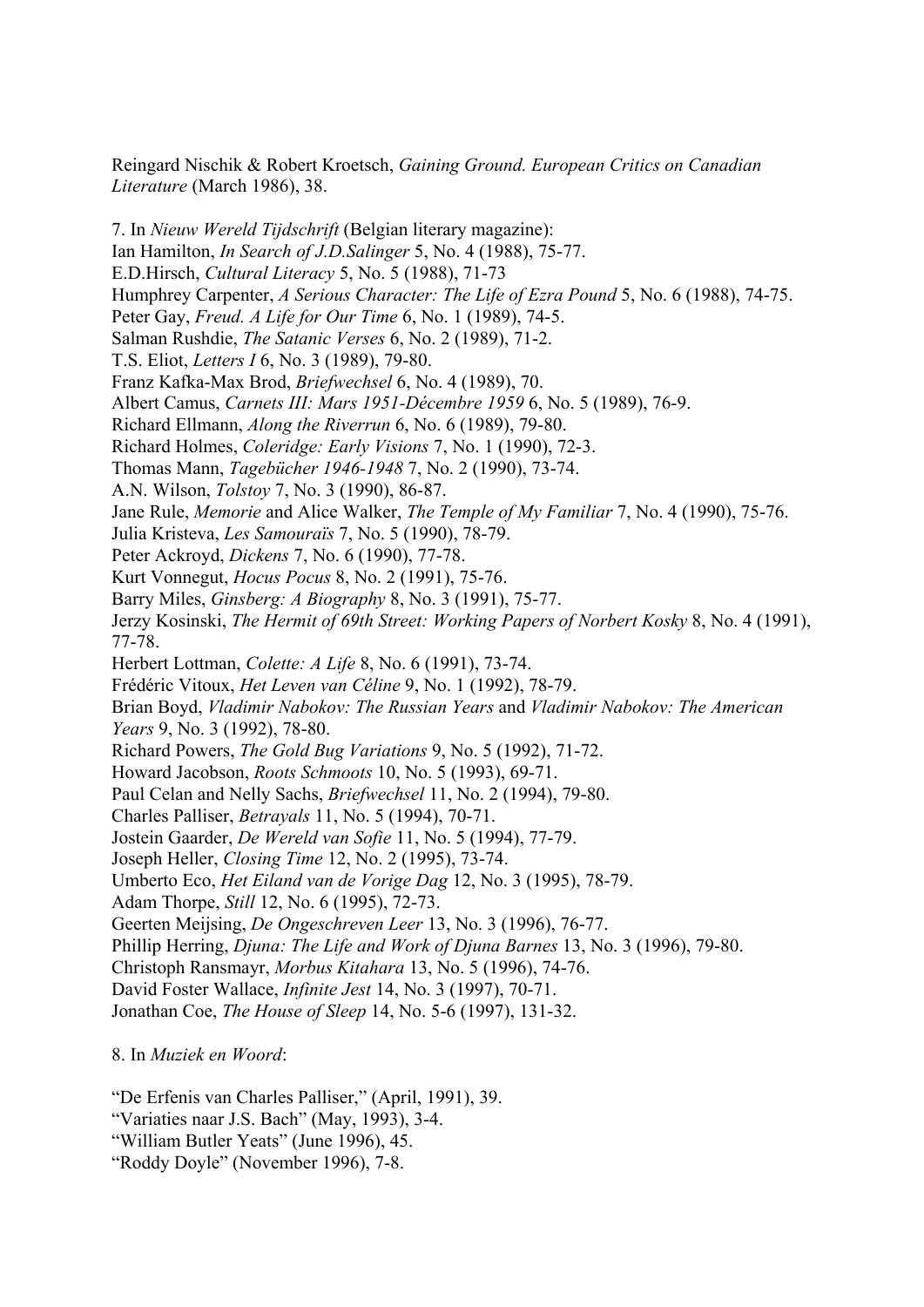"Salman Rushdie" (May 1999), 15.

9. In *Yang*:

Philippe Sollers, *Le Secret* 29, No. 2 (1993), 76-77.

10. In *Leesidee*

Aidan Mathews, *Lippenstift op de hostie* 3, No. 4 (May 1997), 257-8. Alistair MacLeod, *Geen Groot Verlies* 7, No. 1 (February 2001), 14-5. Seamus Deane, *Lezen in het donker* 3, No. 7 (September 1997), 494-5. Joseph O'Connor, *De Verkoper* 5, No. 1 (February 1999), 15-16. Malachy McCourt, *Een Zwemmende Monnik* 5, No. 3 (April 1999), 190-1.

H. Lectures and Interviews.

"Joyce and Lacan," at the Ninth International James Joyce Conference in Frankfurt on June 14, 1984.

"Kroetsch's *Alibi*," at the Fourth F.U.S.E. conference in Amsterdam on January 18, 1985. "Irish Literature," in De Kleine Waanzin in Antwerp on March 27, 1985.

on November 1, 1985. "Gilbert Sorrentino's Postmodernism," at the Engels Seminarium of the University of Leiden

"John Banville and History," at the First Easter Conference in Antwerp on April 9, 1986. "Bakhtin en het Russische Formalisme," at the annual meeting of the Vlaamse Vereniging voor Algemene en Vergelijkende Literatuurwetenschap in Antwerp on November 20, 1985.

Algemene en Vergelijkende Literatuurwetenschap in Breda on May 24, 1986. "Intertekstualiteit als programma," at the annual meeting of the Vlaamse Vereniging voor

Conference in Copenhagen on June 18, 1986. "The Uncommon Reader and *Finnegans Wake*," at the Tenth International James Joyce

"Shem and James," at the Tenth International James Joyce Conference in Copenhagen on June 19, 1986.

"Edgar Allan Poe," at the Middagen van de Poëzie in Antwerp on October 23, 1986.

"James Joyce," at the University of Brussels (UFSAL) on April 6, 1987.

"The *Wake* as Genre," at the Finnegans Wake: Contexts" conference in Leeds on July 15, 1987.

"De Joyceaanse monoloog in Stefan Schütz's *Medusa*," at "Genus en Tekst" at the University "Dante and the Irish," at the Irish Literature Conference in Leyden on October 30, 1987. of Antwerp on October 31, 1987.

"Finnegans Wake. The Limits of Interpretation" at the Annual of the Belgian Anglicists in Higher Education at the University of Antwerp on November 28, 1987.

"Salman Rushdie's Middernachtskinderen" at Volkshogeschool Elcker-Ik, Antwerp on November 30, 1987.

"Jack Hodgins's *The Invention of the World*" at the Université Libre de Bruxelles on March 28, 1988.

"James Joyce as a *Tel Quel* writer" at the Sorbonne: "Colloque organisé par l'Institut des textes et manuscrits modernes (CNRS) et le Centre d'études irlandaises de Paris" on May 6 and 7, 1988.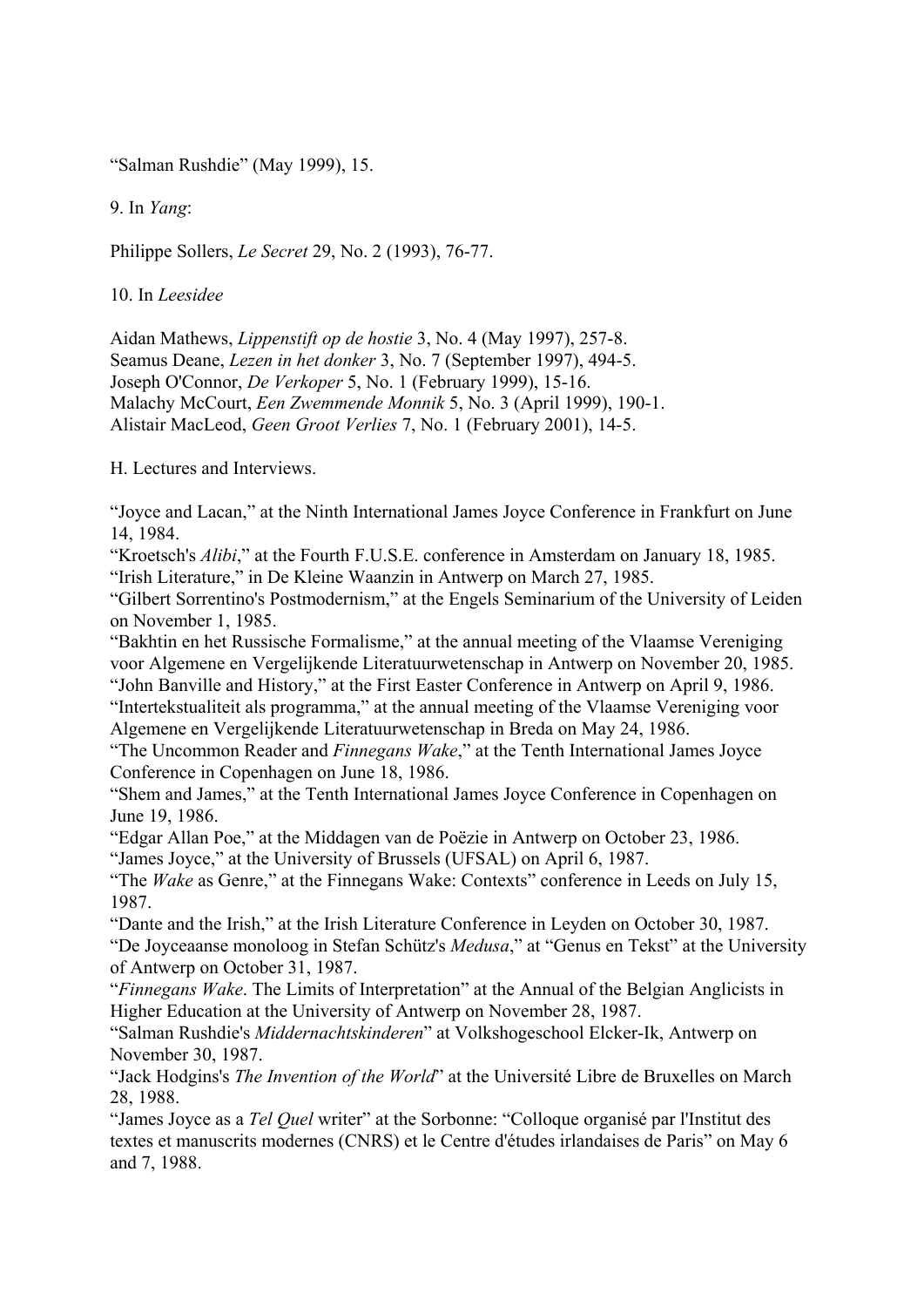Interview about "Paul de Man" by Marcel Leduc for Radio 3 (Belgian National Radio) on August 17, 1988. Broadcast on December 21, 1988.

"The European Dimension of the Irish Renaissance" at University College, Dublin on November 9, 1988.

"George Moore and Wagner" at University College, Dublin on November 9, 1988.

"The French Joyce" at Trinity College, Dublin on November 11, 1988.

"De Islam en Salman Rushdie" for Masereelfonds in Ghent on March 7, 1989 and in Antwerp on March 14, 1989.

"James Joyce and French Thought" in the Humanities Center of the University of Georgia, Athens on May 29, 1989.

"Unfamiliar Voices in Michael Ondaatje's Fiction" at the conference *Multiple Voices: Recent Canadian Fiction* in the Université Libre de Bruxelles on November 30, 1989.

"Rushdie en *De Satanische Verzen*" in Volkshogeschool Elcker-Ik in Antwerp on December 6, 1989.

"Joyce and Joyce-studies" at the University of Aachen on December 14, 1989.

"Salman Rushdie en de Islam" for Masereelfonds-Hasselt on January 26, 1990.

"Het islamitische denken en Salman Rushdie" for Moritoen in Knokke on February 21, 1990.

"Het islamitische denken en Salman Rushdie" for Moritoen in Ostend on March 21, 1990.

Twelfth International James Joyce Symposium in Monaco on June 11, 1990. "Oddball Readings: Towards a Critique of Overstanding in Joyce Studies" (chair) at the

"Living Book Review: Patrick McGee, *Paperspace*" at the Twelfth International James Joyce Symposium in Monaco on June 14, 1990

voor Cultuurwetenschappen in Brussels on October 26, 1990. Panel discussion on the future of philology" at the first meeting of the Vlaamse Vereniging

Panel discussion on *The Satanic Verses* and International Relations" in U.I.A. on March 6, 1991.

Chair of a session on "Violence, Poetry and Fiction" in Leiden at the I.A.S.A.I.L.-conference on 11 July 1991.

"Finnegans Wake: The Genesis of the Text" at the James Joyce Summerschool in Dublin op 26 July 1991.

"Finnegans Wake: Genesis" at the Inaugural Conference of the European Society for the Study of English at the University of East Anglia on 6 September 1991.

"As the Great Shapesphere puns it': tekst en vorm in *Finnegans Wake*" plenaire lezing op het congres "Beeld en Tekst" van de Nederlandse Vereniging voor Semiotiek on 22 November 1991.

"Introduction to Commonwealth Literature" at Volkshogeschool Elcker-Ik in Antwerp on 24 February 1992.

"Time and Wyndham Lewis in *Finnegans Wake*" in the "Teems of Times" *Finnegans Wake*  Workshop in Zürich on 18 April 1992.

Interview with Jean-Pierre Rondas for Radio 3 about my book, *The French Joyce*. Broadcast on 15 May 1992.

"Beckett, Mauthner, Joyce" at the XIII International James Joyce Symposium in Dublin on 17 June 1992.

"Joyce's Pre-Texts" at the XIII International James Joyce Symposium in Dublin on 17 June 1992.

Living Book Review of *The French Joyce* at the XIII International James Joyce Symposium in Dublin on 19 June 1992.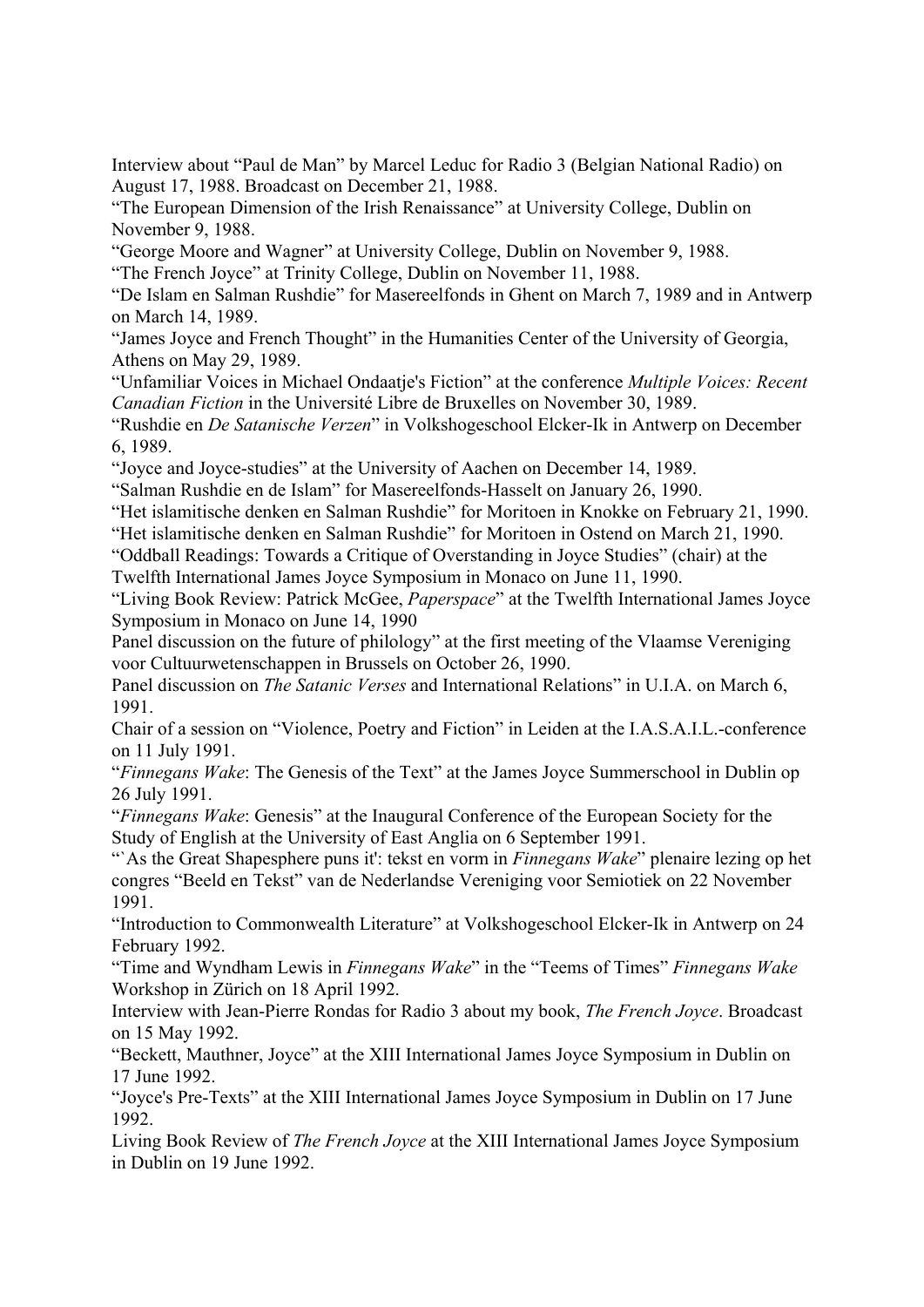"De Mottenvanger: Literatuur en Mythe" at the 22nd Colloquium of the Flemish Association for General and Comparative Literature in Gent on 25 November 1992.

irlandaises de Paris" on 11 and 12 March 1993. "Pre-*Wake* Politics" in the Ecole Normale Supérieure (Rue d'Ulm) in Paris in a "Colloque organisé par l'Institut des textes et manuscrits modernes (CNRS) et le Centre d'études

"Michael Ondaatje's *In the Skin of a Lion*" at the Université Libre de Bruxelles on 22 March 1993.

"Richard Powers' *The Gold Bug Variations*: een radio-essai" Radio 3: 11 May 1993. second conference of the Vlaamse Vereniging voor Cultuurwetenschappen in Antwerp on 10 Chair of session of a discussion about "Cultuuroverdracht en litertuurwetenschap" at the November 1993.

"James Joyce: *Exiles*" Introduction to the production by Kaaitheater in Brussels on 11 November 1993.

"James Joyce in Dutch and Flemish Literature" at the University of Hull on 17 January 1994. "Deconstruction" at the University of Hull on 19 January 1994.

"Michael Ondaatje and Canadian Multiculturalism" in the Spring Term Seminar Series of the Centre for Research in International Literature of the University of Hull on 19 January 1994. "Structure and Construct in the *Finnegans Wake* Notebooks" at the eighth *Miami J'Yce Conference* on 5 February 1994.

"Proust, Joyce, Kafka: literatuur en moderniteit" for the *Vlaamse Academici* in Mechelen on "Wandering Rocks" at the *Academisch Genootschap* in Eindhoven on 23 February 1994. 24 February 1994.

"Literatuur, filosofie, kritiek" at "Gemenebest" in Kalmthout on 25 March 1994. "Summary" at *The Empire Writes back (Again)*, at the annual meeting of the Belgische Vereniging voor Algemene en Vergelijkende Literatuurwetenschap in Brussels on 11 May 1994.

Historicism," organized by the Faculteit der Letteren of the Vrije Universiteit Amsterdam, op "The Literary Text: From Historicism to Eternity," first lecture in a series on "Problems of 29 september 1994.

"Tijdschrift en postmodernisme: James Joyce en Wyndham Lewis," at a Symposium on Herhaling (herhaling), organized by the Onderzoeksinstituut voor Geschiedenis en Cultuur of the University of Utrecht on 18 and 19 october 1994.

"*Ulysses* vertaald," at the *Vertaal-Symposium: Ulysses in de Lage Landen*, organized by CREA (Studium Generale of the University of Amsterdam) on 11 November 1994.

"James Joyce en de genese van het woord," at *Joyce en het lot van het woord*, organized by Het Psycho-Sociaal Centrum, Louvain on 7 December 1994.

"Joyce's *Exiles*," at Kaaitheater; Brussels on 15 December 1994.

"Genetic Criticism: the Case of *Finnegans Wake*," at University of California in Berkeley on "Angry Young Men," at Filmweekend on Free Cinema; Neerpelt on 17 December 1994. 30 January 1995.

"The New Translation of *Ulysses*," at University of Texas in Austin on 1 February 1995.

"Quinet ou qui n'est pas, that is the question: Edgar Quinet in *Finnegans Wake*," at the Miami J'yce Conference at University of Miami on 3 February 1995.

"Literatuur en geschiedenis," at meeting of *Gentse Kultuurvereniging*; Ghent on 13 February 1995.

"De/deconstructie," series of four lectures in *Opus Operandi* in Gent, on 20 February, 6, 13 en 20 March 1995.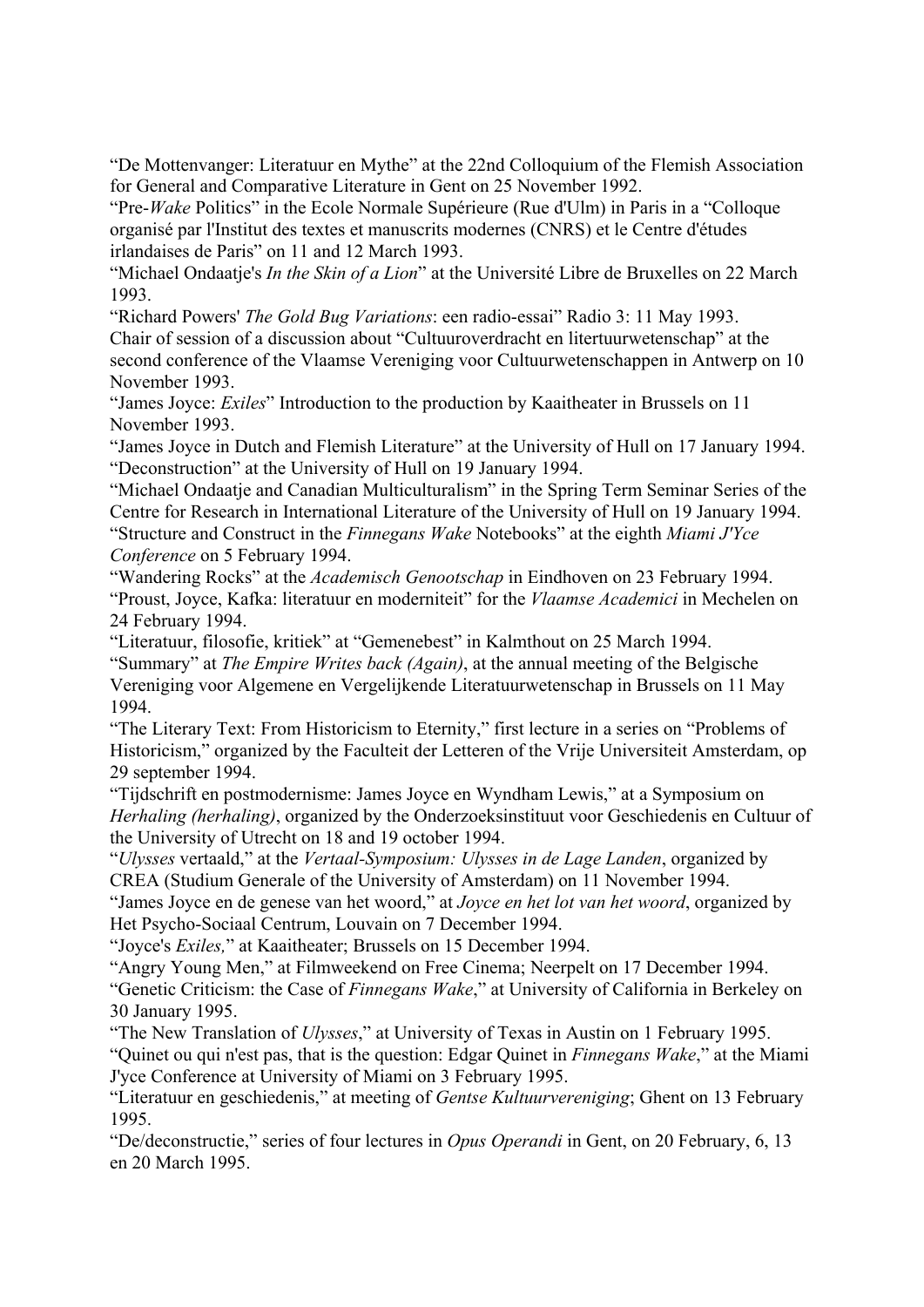"*Ulysses*: een inleiding," a lecture at *Diagonaal* in Antwerp, on 21 April 1995.

"Finnegans Wake: klank en kleur van woorden," in the Koninklijke Akademie voor Schone Kunsten in Antwerp on May 4, 1995.

"The Joyce of Sex," a lecture at a literary evening in Galerij De Zwarte Panter in Antwerp, on 16 June 1995.

"Ireland and the Irish: Irish literature as a tool in the teaching of English," lecture at Centrum voor Beroepsvervolmaking Leraren, UIA, on November 22, 1995.

"Genetic Joyce: From *Ulysses* to *Finnegans Wake*," by invitation of the English department of Leeds University, on February 2, 1996.

"James Joyce: Read-In," lecture for Moritoen in Brugge, on June 15, 1996.

"Wagner in the *Wake* Notebooks," paper at the Fifteenth International James Joyce Symposium in Zürich on 18 June 1996.

"The Sources of the *Finnegans Wake* Notebooks," paper at the Fifteenth International James Joyce Symposium in Zürich op 20 June 1996.

"James Joyce as a reader," lecture at the James Joyce Summerschool in Dublin on 18 July 1996.

Introduction of an exhibition (paintings) of Pat Harris in Galerie De Zwarte Panter, Antwerp on 9 November 1996.

Laudatio for Kris Humbeeck, winner of the Prize of the UIA Research Council for young researchers on 15 November 1996.

"Literatuur van de twintigste eeuw: *Ulysses* van James Joyce" in KVHU, Antwerp on 24 February 1997.

"The Genetic Text: How Many Dimensions?" at *Joycean Hypertexts* at the University of Leeds on 1 March 1997.

"wetenschap en Wetenschap" about the "science-wars" and the Sokal-affaire at a meeting of "James Joyce in Belgium" in Brussels on 14 September 1997. the doctoral programme of the department of chemistry of UIA in Ostend on 22 April 1997.

"*Ulysses*: van *oinopa ponton* tot snotgroene zee" at the Griekenland Centrum of the University of Ghent on 19 November 1997.

Semicolonial Joyce at the University of Miami on 31 January 1998. "The Civil War in the early *Wake*" at the Twelfth Annual Miami J'yce Conference:

conference on the history of the Flemish literary past, organised by *Genese* and the Royal "Inleiding: de problematiek van de literaire editie aan de Vlaamse universiteiten" at a Academy in Ghent on 17 February 1998.

Introduction to *Ulysses* for GAFPA, Sociëteit der Letteren in Antwerp on 11 June 1998. "The History of Wagner References in the *Wake*" at the *XVI International James Joyce Symposium* in Rome on 18 June 1998.

Chair of a session about "Recent Genetic Work at the *Wake*" at the *XVI International James Joyce Symposium* in Rome on 18 June 1998.

Introduction and debate on "Walschap en de wereldletterkunde" in *Literair Salon* of the Hoofdstedelijke Openbare Bibliotheek in Brussels on 17 September 1998.

Lecture on *Ulysses* for GAFPA, Sociëteit der Letteren in Antwerp on 24 September 1998. Interview with Alan Sokal and Jean Bricmont at *Het Andere Boek* in Antwerp on 26 September 1998.

"Introduction: Genetic Networks" in Antwerp at Genetic Networks: Second Conference on *Genetic Joyce Criticism* on 10 December 1998. Interview with Dermot Bolger at *Het Andere Boek* in Antwerp on 27 September 1998.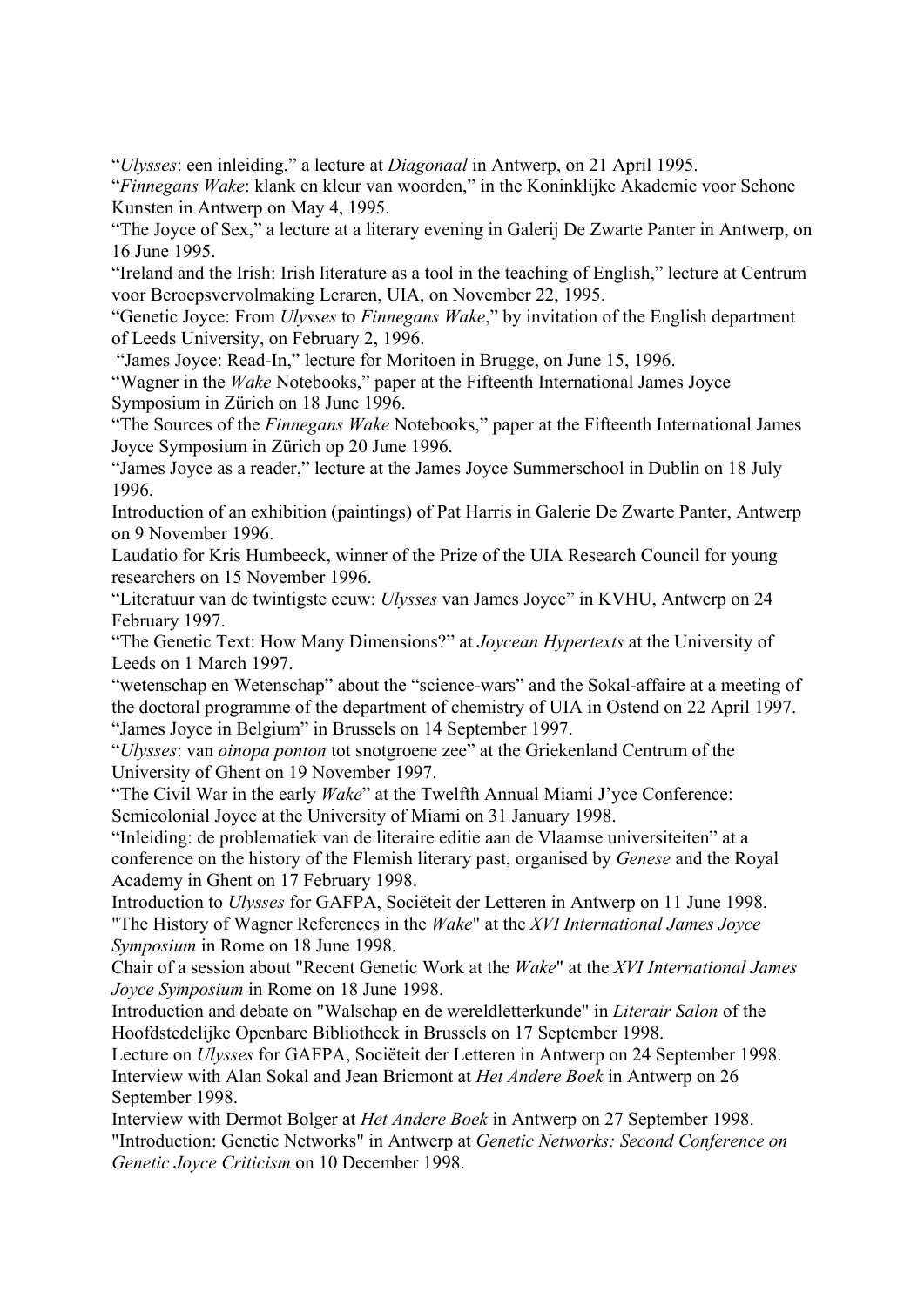"A Chapter of the City, cities in *Finnegans Wake*" at the Thirteenth Annual Miami J'yce Conference in Miami on 5 February 1999.

"Portraits of the Artist" at Ghent University on 22 February 1999.

"Opening Speech" at seminar on "Cultural Identity, Language Rights and Federalism" on 26 February 1999 at the University of Ghent.

"Opening speech" at *In het Klad*, seminar organised by Interuniversitaire werkgroep *Genese* on 29 April 1999 in AMVC in Antwerpen.

"The Joyce of Collaboration" invited lecture at the Trieste James Joyce Summerschool from 4 to 9 juli 1999.

"European Culture or European Cultures" lecture on 13 July 1999 in *European Cultures and Lifestyles*, organised by Utrecht University Summer Programme.

Chair of the section on English literature at the conference "De poëtische ervaring: Poëtica's van de twintigste eeuw" on 29 April 2000 in UFSIA, Antwerp.

"Finnegans Wake and the Civil War" invited lecture on 10 May 2000 at the School of Advanced Study of the University of London.

"James Joyce: From Genesis to Apocalypse" semi-plenary lecture on 29 August 2000 at "ESSE5-2000", the Fifth Conference of the European Society for the Study of English, in Helsinki.

"*Happy Days* door Samuel Beckett," panel discussion for students of literary translation of the KVH in Antwerpen on 25 October 2000.

"James Joyce": introduction to his work at the cultural club Gemenebest in Kalmthout on 10 November 2000.

"James Joyce: Between Mastery and Material," invited lecture on 22 January 2001 at the Poetry Library of the University of Buffalo.

"Criticism and Textual Study," invited lecture at the University of North Texas at Denton on 29 January 2001.

"Wetenschappelijk rapporteren," lecture for last-year students of architecture at the University of Ghent on 20 February 2001.

Interviewed by Jean-Pierre Rondas about my book, *Iets Anders* on Klara (Radio 3) on 13 May 2001.

Interviewed by Chantal De Wael about my book, *Iets Anders* on Radio 1 on 13 June 2001. "Ted Hughes' *Birthday Letters*," lecture for reading group in Ghent on 7 June 2001. "James Joyce in Belgium", Bloomsday lecture in "James Joyce Pub" in Brussel on 17 June 2001.

"Ways of Reading Joyce", invited lecture at the Fifth Annual Trieste Joyce School on July 2001.

"Joyce-Reception-Theory: Coping with Joyce in France and Germany", invited lecture (with University of London on 9 November 2001. Robert Wenninger) at "The Theory of Literary Reception: *The Act of Reading* and After: A Colloquium in Honour of Wolfgang Iser" at the Institute of Germanic Studies of the

2001. *Cultuur en Techniek*. 19 November "Wetenschapsconcepten binnen diverse disciplines" in *Studium Generale: Wetenschap,* 

. "Bachs *Goldberg-Variaties*". In "Café des Arts", University of Antwerp. 23 November 2001 "Wetenschapsconcepten binnen diverse disciplines" at Vlaamse Academici in Antwerp on 8 May 2002.

"Talking about writing" at a meeting of the society of Belgian and Dutch University Language Institutes on 16 May 2002 at UIA.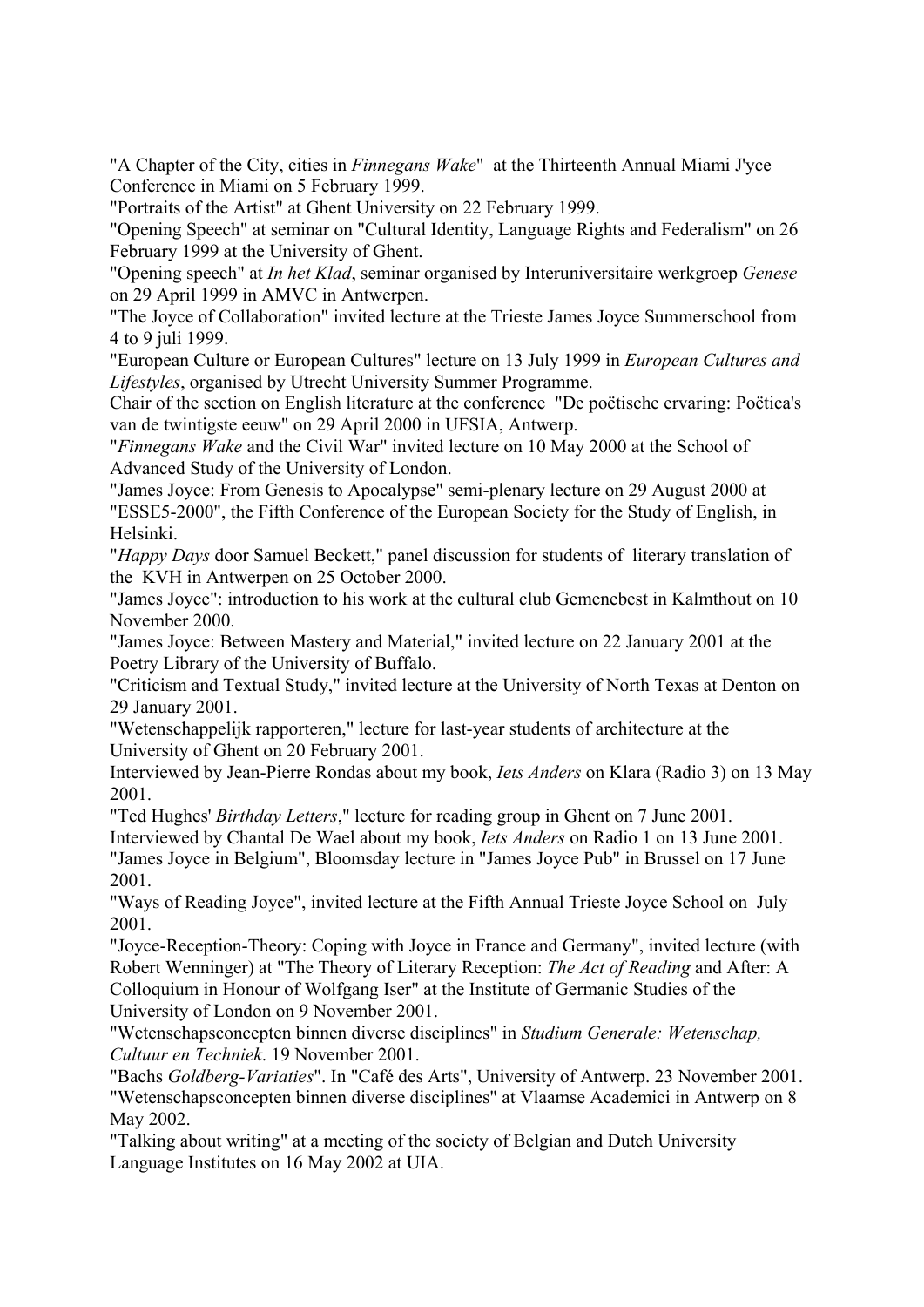Interview about Stephen Jay Gould on Radio 1 in Brussels on 27 May 2002.

"De impact van het structuurdecreet op het universitair onderwijs" in a session on the Bachelor/Master structure at the Koninklijke Academie voor Schone Kunsten on 27 June 2002.

"James Joyce: Writer, Publisher and Critic" at *Sharp 2002: The Tenth Annual Conference of* the Society for the History of Authorship, Reading and Publishing at the Institute of English . Studies of the University of London on 10 July 2002

*European Society for Textual Scholarship* at the University of Antwerp on 7 December 2002. "Introduction" and "Conclusion" at *Reading Notes: Second Annual Conference of the*  "Gabler's *Ulysses* as a Polemical Edition" at the 118th MLA Annual Convention on 29 December 2002.

"Genetic Joyce: The Dimensions of the Text" at *Text and Borders: The Borders of the Text*, *conference in honour of Hans Walter Gabler* at the Brenner Archiv in Innsbruck on 24 January 2003.

"James Joyce en *Finnegans Wake*" at Winterschool UA 2003, a day-long seminar for doctoral students in the sciences on 27 January 2003.

Biennial International Interdisciplinary Conference of the Society for Textual Scholarship, on "*Finnegans Wake:* Annotation, Translation, Interpretation", plenary lecture at the Twelfth 20 March 2003, New York.

"Joden in Utah: het verhaal van de mormonen," lecture for the Institute of Jewish studies in Antwerpen on 20 November 2003.

"James Joyce en de Ierse Literatuur," lecture for Actie Universiteit Antwerpen on 2 March 2004.

"James Joyce after *A Portrait*," lecture at Mesa State College in Grand Junction, Colorado on 29 March 2004.

"Revolutionary Changes in European Education," lecture at Mesa State College in Grand Junction, Colorado on 29 March 2004.

"Genetic Criticism," lecture at Mesa State College in Grand Junction, Colorado on 29 March 2004.

James Joyce Manuscripts" at the Royal Flemish Academy of Belgium in Brussels on 23-24 "Joyce's Notes for *Ulysses* and *Finnegans Wake*" at conference on "A New Future for the April 2004.

"One Hundred Years of *Ulysses*" by invitation of the city of Aachen and the Institut für Anglistik of the RWTH in Aachen on 5 May 2004.

"Notes for *Ulysses* and Notes for *Finnegans Wake*" at the 19<sup>th</sup> International James Joyce Symposium in Dublin on 14 June 2004.

theology of the Catholic University of Louvain and the Flemish Bible Institute on 23 "De bijbel en literatuur" an invited lecture at a conference organised by the faculty of September 2004.

"Joyce's Biographies" at the annual meeting of the Hungarian James Joyce Society at the University of Szombathely on 8 October 2004".

"Joyce and *Ulysses*" for VormingPlus in Ostend on 21 November 2004.

"Ulysses van James Joyce" at the library of Heist-op-den-Berg" on 24 November 2004.

"James Joyce: *Ulysses*" lecture for Studium Generale of the University of Antwerp on 29 November 2004.

"Joyce online: a virtual search for the word on the screen" at *Reference Works in the 21<sup>st</sup> Century* organised by the Royal Academy of Belgium in Brussels on 21 January 2005.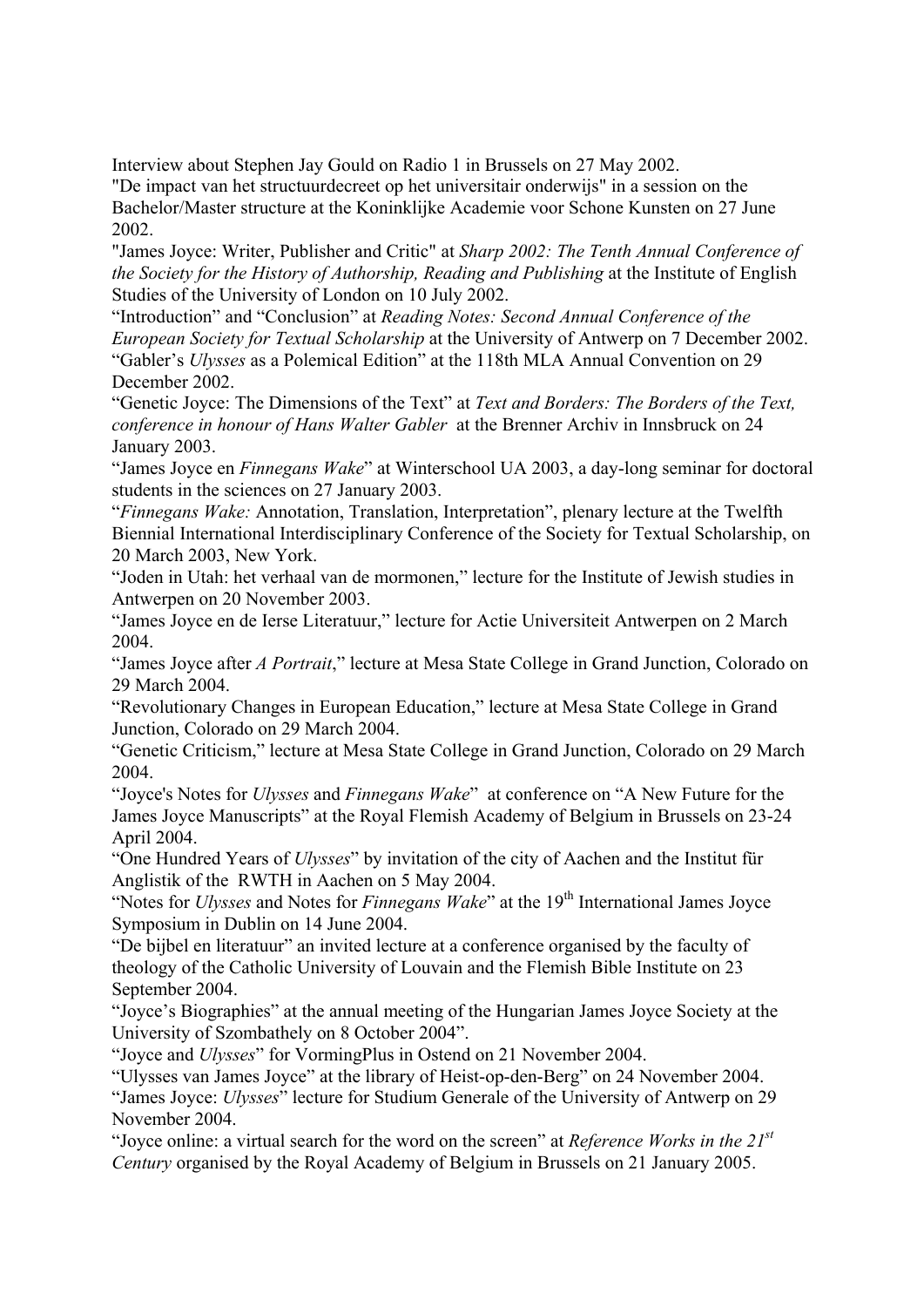Masterclass on Genetic Studies for the Onderzoeksschool Literatuurwetenschap at the University of Utrecht on 20 May 2005.

"Losing his religion," Lecture at the Ninth James Joyce Summerschool in Trieste on 1 July 2005.

from 27 June to 2 July 2005 at the ninth James Joyce Summerschool in Trieste. Masterclass "Making the Manuscripts Speak" with Michael Groden (six afternoon sessions

"From the republic of letters to the fragmentation of Europe," opening lecture at *Scholarly* editing and nation building in Europe, a European Science Council Exploratory Workshop in Amsterdam on 14 December 2005.

"Joyce's *Ulysses*: a troubled history," paper at *Histories of Editions*, the second conference of the European Society of Textual Scholarship in Amsterdam on 17 December 2005.

programme "Het vrije denken" at the University of Antwerp on 14 February 2006. "James Joyce, een voorbeeld van afschrikwekkende vrijdenkerij," lecture as part of the

Beckett: Debts and Legacies" organised by the University of Oxford and the University of "The Erudition of James Joyce and Samuel Beckett," lecture as part of a series "Samuel Northampton, in Regent's Park College, Oxford on 28 April 2006.

"A Horrible Example of Free Thought: *Ulysses* and Religion" at the Zürcher James Joyce Stiftung on 10 May 2006.

"The Novelty of Theory" at *Modernism and the Modern Through the Ages* at the University of Antwerp on 15 June 2006.

"Linda Hutcheon" at the Centre for Canadian Studies of the University of Groningen on 18 September 2006.

"The spirit and the letter," inaugural Lecture for the Institute for Textual Scholarship and Electronic Scholarship at the University of Birmingham on 28 September 2006.

"The Buffalo Notebooks Scholarship" at the Poetry Book Library of the State University of New York at Buffalo on 5 October 2006.

"Als God Spreekt," lecture on my book for Humanistisch Verbond in Hasselt on 23 October 2006.

"Als God Spreekt," lecture on my book for ACTUA in Wilrijk on 26 October 2006.

"Als God Spreekt," lecture on my book for Literaire Tafel in Gent on 8 November 2006.

"Als God Spreekt," lecture on my book for Humanistisch Verbond in Schoten on 9 November 2006.

"Als God Spreekt," lecture on my book for Katholieke Universiteit Brussel on 14 November 2006.

Debate on religion at the Universiteit Antwerpen on 22 november 2006.

"Holy Writ and Philology" at the *Textual Scholarship and the Material Book* conference of Advanced Study of the University of London. the European Society for Textual Scholarship on 23 November 2006 at the School of

"Evidence Based Literary Studies," lezing aan het Faculty Seminar van Departement Engels 4 en Departement Algemene Literatuurwetenschap van de Universiteit van Amsterdam op 1 cecember 2006.

December 2006. "Niets tegen vertaalwetenschappers" at the *Literaire Vertaaldagen 2006* in Utrecht on 15

"Als God Spreekt," lecture about my book at "Actueel Denken en Leven" in Brasschaat on 22 January 2007.

"Als God Spreekt," lecture about my book at "Humanistisch Verbond" in Antwerp on 27 January 2007.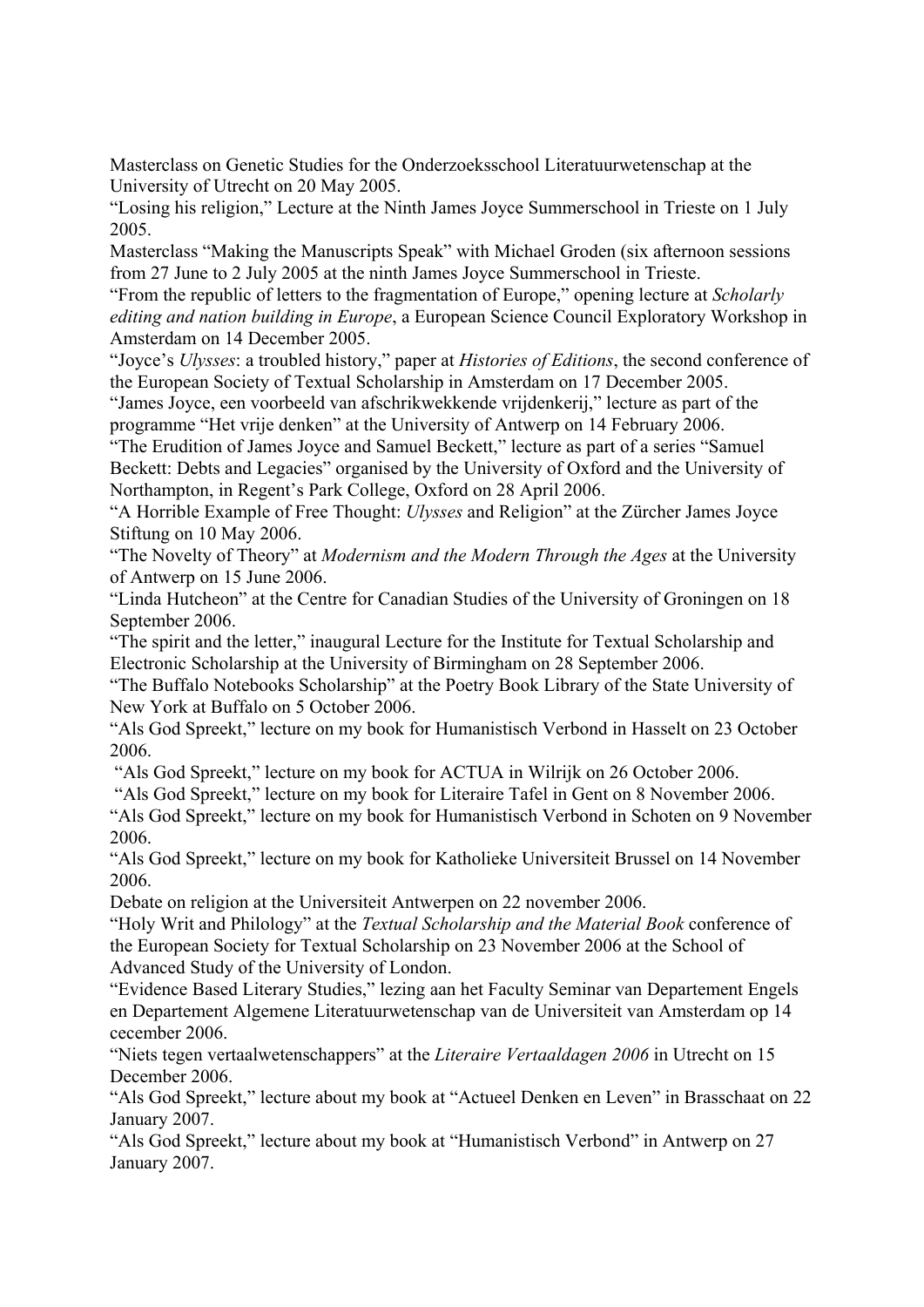"Als God Spreekt," lecture about my book at DeBuren in Brussels on 6 March 2007.

"Varieties of Genetic Experience," at *Genetic Criticism in an Interdisciplinary Context: Literature, Visual Arts, Theatre, Music* at the University of Illinois in Urbana on 30 March 2007.

Sixth Meeting of the British Academy Network on Reception Studies at the University of London Institute in Paris on 19 May 2007.

"A Horrible Example of Freethought," invited lecture at the James Joyce Centre, Dublin on 5 November 2007.

"Het boek als erfgoed," lecture at the Dag van de Literatuureducatie in Mechelen on 13 November 2007.

"In den beginne: het boek Genesis," lecture at Katholieke Hogeschool Kempen on 20 November 2007.

"The *Finnegans Wake* Notebooks and Beyond," lecture at the Seminar on Modern Manuscript Studies Seminar of the School of English Studies of the University of London on 8 January 2008.

Letterkundig Onderzoek at the Radboud Universiteit Nijmegen on 7 February 2008. "Filologie: nieuw of radicaal," lecture at the Colloquium over Nieuwe Filologie in

the Universiteit Gent on 9 February 2008. "Genesis na Darwin in Engeland," lecture at a meeting of the Center for Critical Inquiry at

"In den beginne," lecture at De Lezer in Brasschaat on 21 February 2008.

"In den beginne," lecture in a series "Wanneer weten kennis wordt" of the University of Antwerp on 4 March 2008.

"Heilige Boeken: Bijbel en Koran," lecture at Universiteit Derde Leeftijd in Roeselare on 11 March 2008.

"Dante's Inferno," lecture at the University of Antwerp on 10 April 2008.

"De toekomst van het gedrukte boek," lecture at the Municipal Library at Lokeren on 13 April 2008.

16-19 April 2008 in University College, Dublin. "The Notebooks: Joyce's Intertext," lecture at the First James Joyce Research Colloquium on

"Het boek Genesis en de wetenschap," lecture at the Department of Moral Philosophy at the University of Ghent on 29 April 2008.

"De toekomst van het gedrukte boek," lecture at the city library in Antwerp on 13 May 2008. Derek Walcott," interview in Passa Porta in Brussels on 16 May 2008. "

Genesis, wetenschap en geschiedenis," summerschool on evolution in the Royal Institute for " the Natural Sciences in Brussels on 20 August 2008.

"In den beginne: over de interpretatie van het boek Genesis" as part of a lecture series about Faith and Science at the Universiteit of Ghent in the Royal Flemish Academy for Dutch Language and Literature on 14 October 2008.

"De toekomst en het verleden van het boek," lecture at the city library in Merksem, on 21 October 2008.

"De bijbel voor ongelovigen," lecture as part of cycle on evolution theory for Humanistisch Verbond in Schoten on 23 October 2008.

"*De Duivelsverzen*: ongelezen maar levensgevaarlijk," lecture for voor Studium Generale of the University of Antwerp on 27 October 2008.

"God of Darwin" lecture as part of cycle on evolution theory for VOC in Vilvoorde on 20 November 2008.

"God of Darwin" lecture as part of cycle on evolution theory for University of Ghent on 24